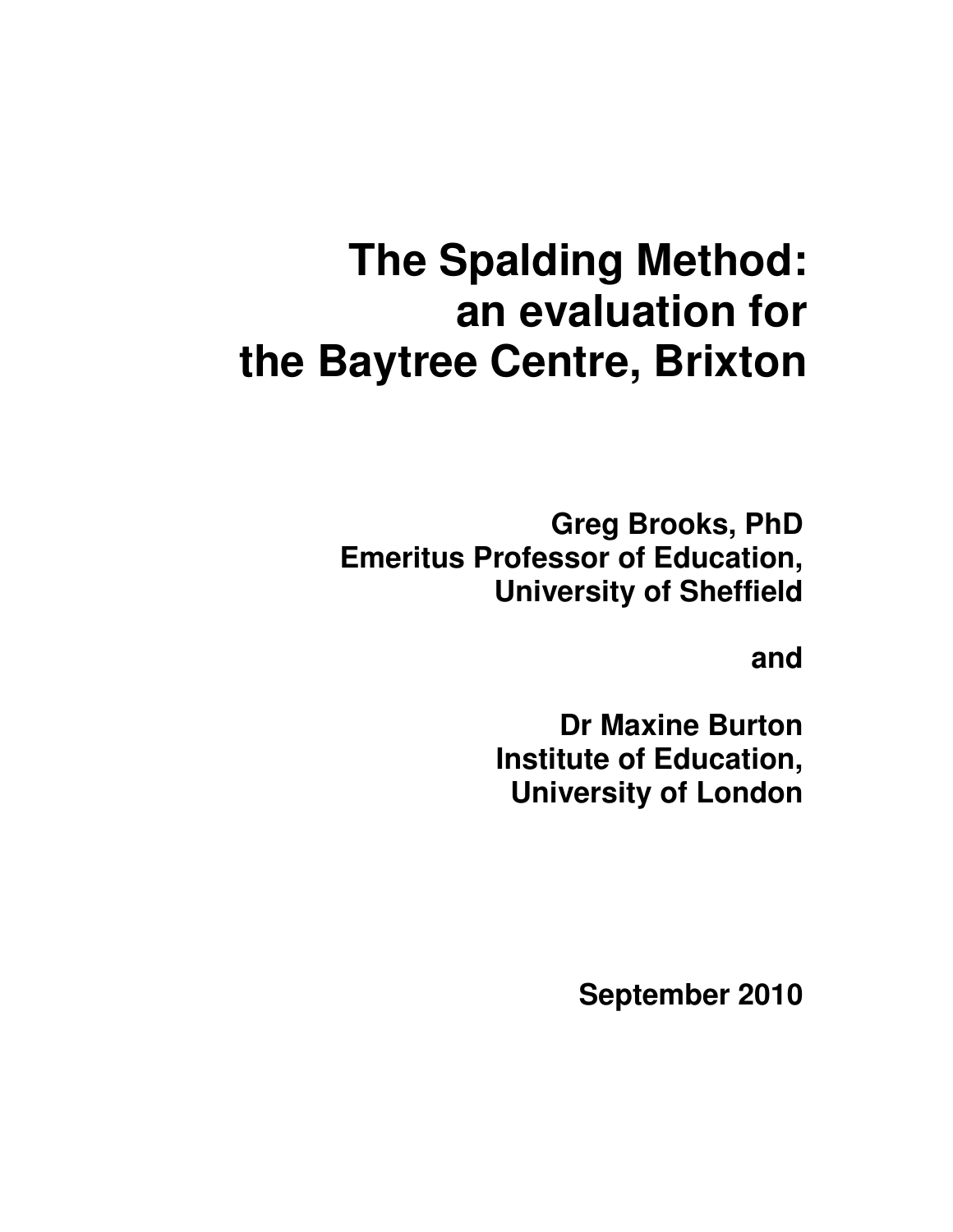### **Contents**

|         | List of Tables                  |                                                                                                         | Page |  |  |  |
|---------|---------------------------------|---------------------------------------------------------------------------------------------------------|------|--|--|--|
| Authors |                                 |                                                                                                         | 3    |  |  |  |
|         | Acknowledgments                 |                                                                                                         | 3    |  |  |  |
|         |                                 | <b>Executive summary</b>                                                                                | 4    |  |  |  |
| 1.      |                                 | Context and aims                                                                                        | 5    |  |  |  |
| 2.      |                                 | How we carried out the evaluation                                                                       |      |  |  |  |
| 3.      |                                 | The Baytree Centre                                                                                      |      |  |  |  |
| 4.      | Phonics and the Spalding Method |                                                                                                         |      |  |  |  |
| 5.      |                                 | The learners                                                                                            | 12   |  |  |  |
| 6.      |                                 | The quantitative results                                                                                | 16   |  |  |  |
|         | 6.1                             | Attendance                                                                                              | 16   |  |  |  |
|         | 6.2                             | Progress in literacy                                                                                    | 16   |  |  |  |
|         | 6.3                             | Changes in attitudes                                                                                    | 17   |  |  |  |
|         | 6.4                             | Correlations between background variables, attendance<br>and progress in literacy                       | 18   |  |  |  |
|         | 6.5                             | Correlations between background variables, attendance,<br>progress in literacy and changes in attitudes | 21   |  |  |  |
|         | 6.6                             | Summary                                                                                                 | 21   |  |  |  |
| 7.      |                                 | The qualitative findings: the Spalding Method in action at Baytree                                      | 22   |  |  |  |
| 8.      |                                 | Conclusions, limitations and recommendations                                                            | 26   |  |  |  |
|         | 8.1                             | Conclusions                                                                                             | 26   |  |  |  |
|         | 8.2                             | Limitations                                                                                             | 26   |  |  |  |
|         | 8.3                             | Recommendations                                                                                         | 27   |  |  |  |
|         | References                      |                                                                                                         | 28   |  |  |  |
|         | Appendix:                       | The attitudes questionnaire                                                                             | 30   |  |  |  |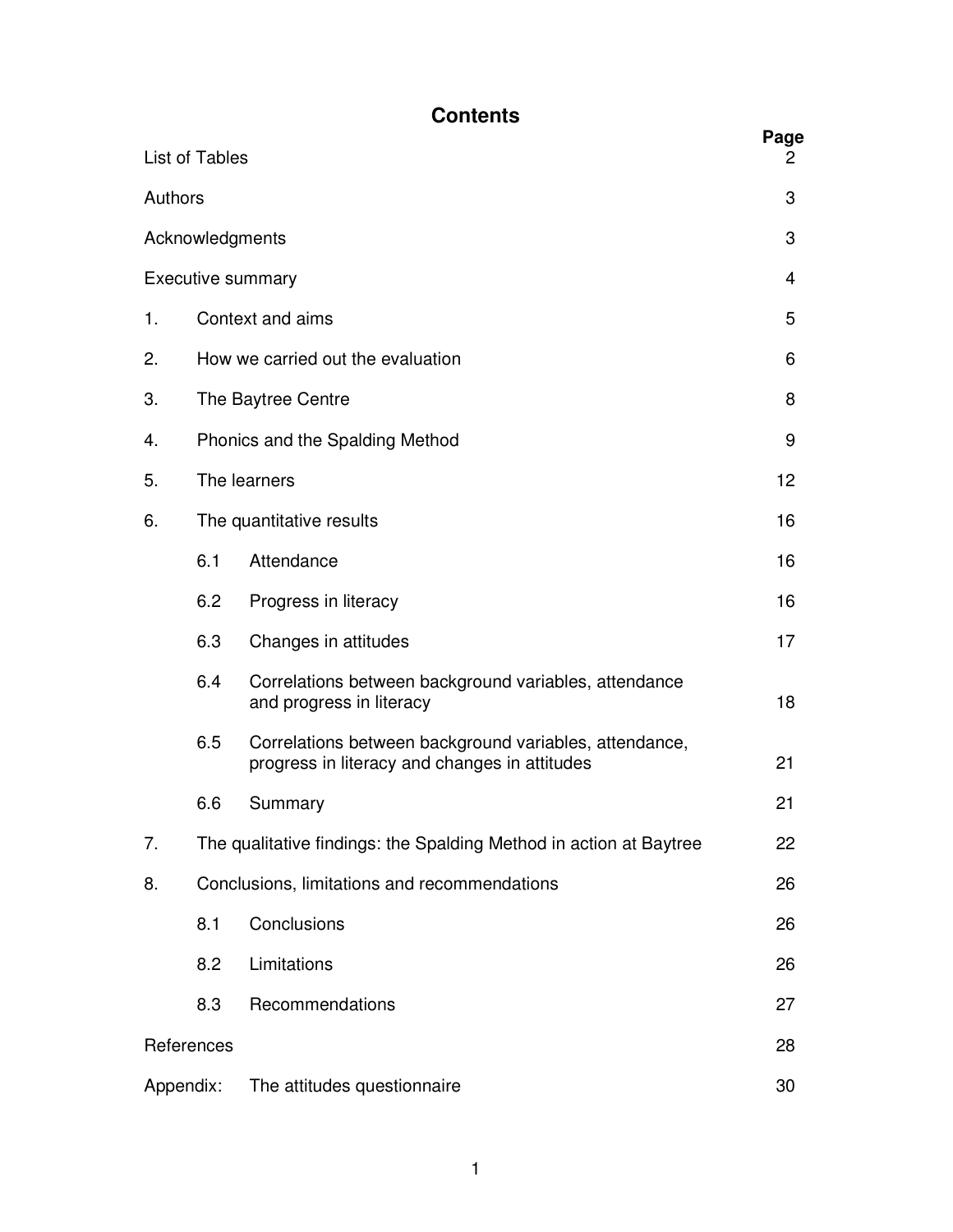#### **List of Tables**

### Table 1: The learners' countries of origin, ethnicities, and mother tongues 12 Table 2: The languages the learners could already read and write 13 Table 3: Numbers of learners with varying numbers of years of formal education and the contract of the contract of the contract of the contract of the contract of the contract of the contract of the contract of the contract of the contract of the contract of the contract of the contract of Table 4: Reading and writing test results, by level, and spelling test results 16 Table 5: Learners' confidence in themselves as users of English 17 Table 6: Frequency of literacy activities in English 18 Table 7: Learners' enjoyment of literacy activities in English 19

**Page**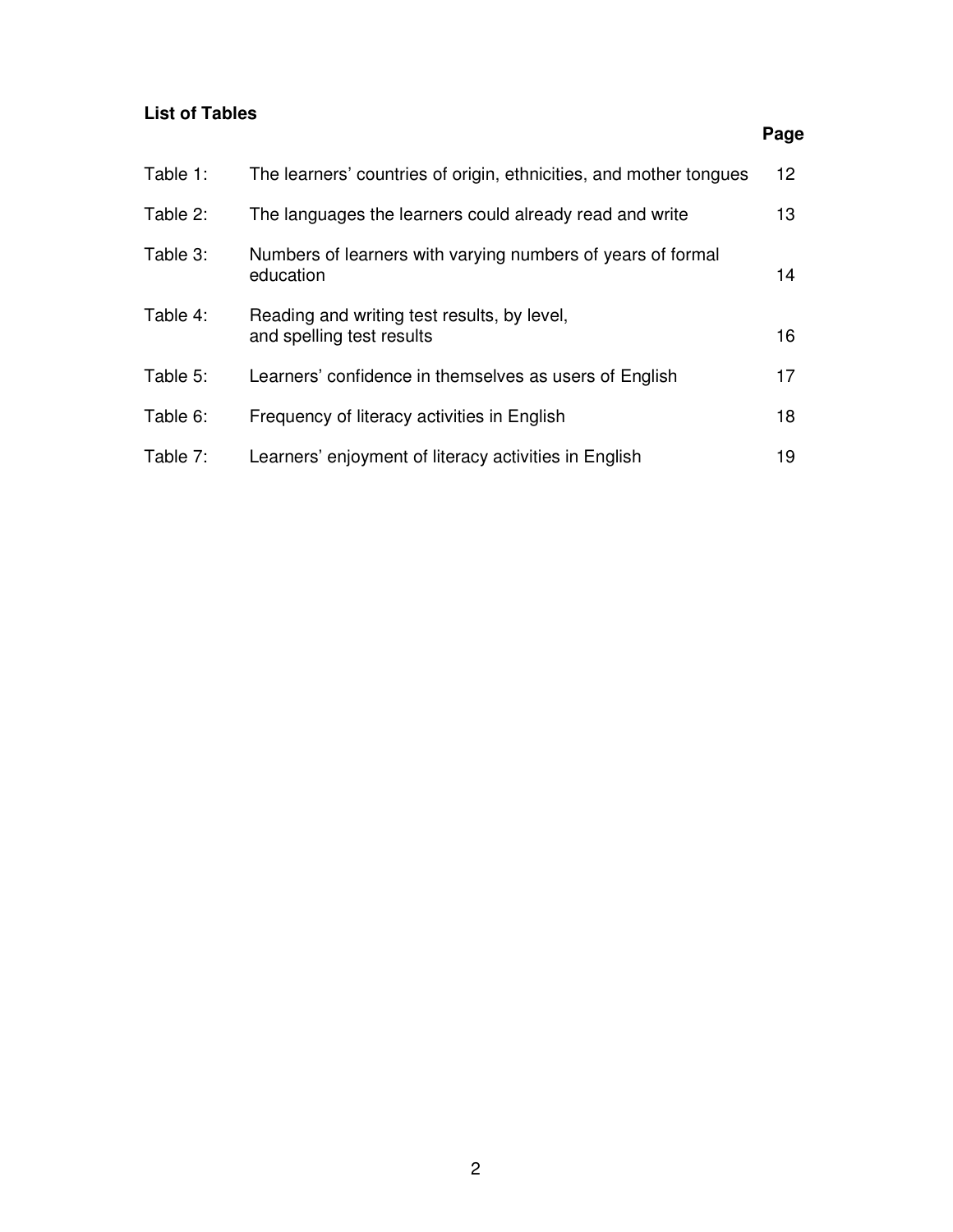#### **The authors**

Greg Brooks is Emeritus Professor of Education, University of Sheffield, where he held a personal Chair, 2002-07. He was engaged in virtually full-time educational research for 30 years from 1977, including 20 years at the National Foundation for Educational Research.

Dr Maxine Burton was a senior researcher in the School of Education at the University of Sheffield, 2003-08, where she also obtained her Doctorate of Education. She is now a Visiting Research Fellow at the Institute of Education, University of London.

While at Sheffield we carried out numerous projects in the field of adult literacy under the auspices of the National Research and Development Centre for Adult Literacy and Numeracy, which was led by the Institute of Education, University of London. We have both published widely on adult literacy and other aspects of educational research.

#### **Acknowledgments**

We are very grateful to the staff of the Baytree Centre, Brixton, for inviting and funding us to do this study, for gathering and supplying all the quantitative data, and for facilitating our observation visits.

We are also and especially grateful to the learners who agreed to take part and allowed us to observe their sessions.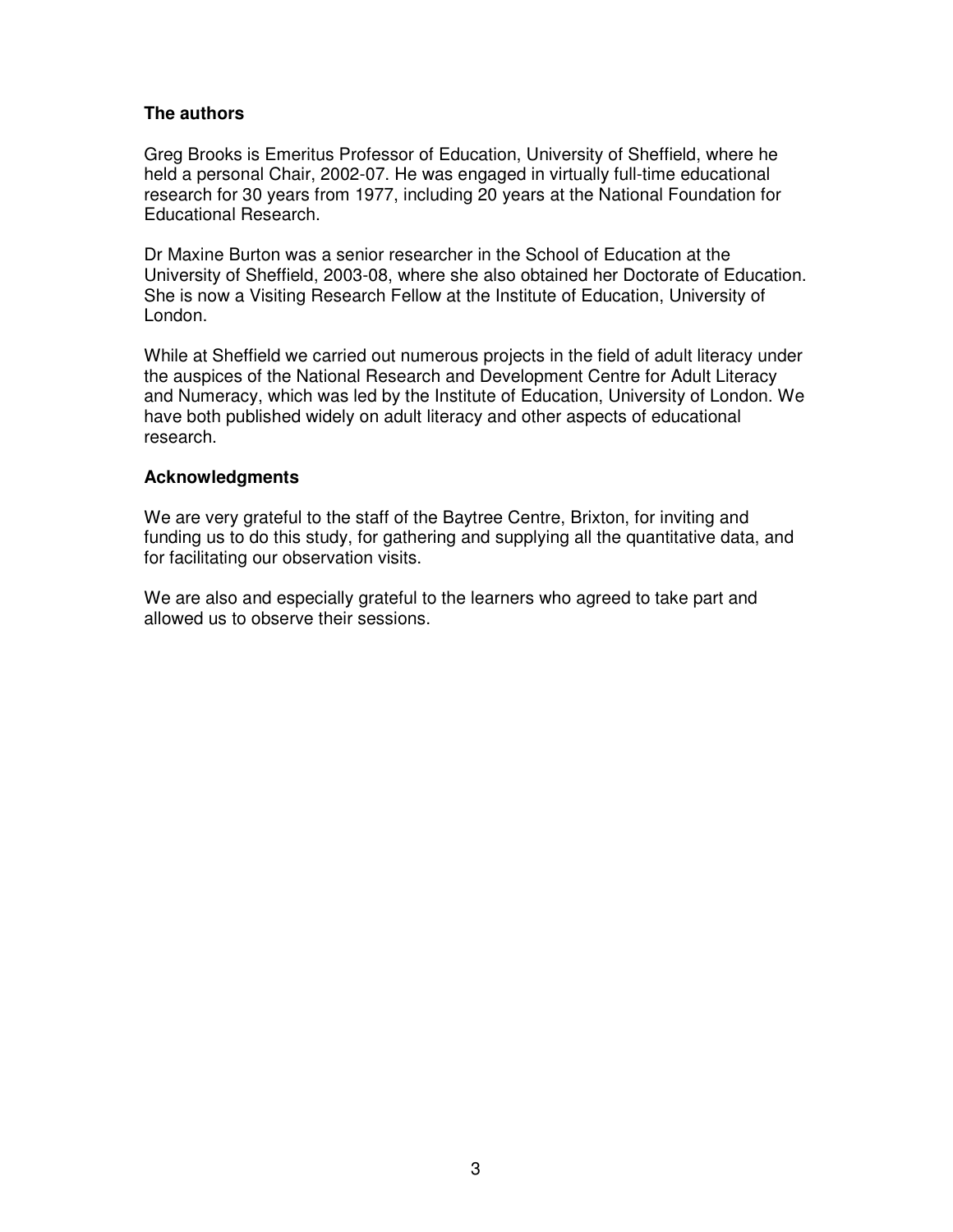#### **Executive summary**

**Headline findings: The learners in this study made good progress overall in reading, writing and spelling. Their confidence in themselves as users of English increased, as did the frequency with which they reported engaging in certain literacy activities in English.** 

A total of 32 women attending classes in literacy in English for speakers of other languages (ESOL) at the Baytree Centre in Brixton took part in an evaluation in academic year 2009/10. The scheme in use for these classes was the Spalding Method, in which writing is tackled first and leads on to spelling and then reading.

The learners came from 14 countries, and between them spoke 16 languages other than English. All but a few could already read and write at least one other language, but most had limited command of spoken English; all had limited literacy in English. Most had had little formal education before coming to the UK, and even less since arriving, and most had very basic or no formal qualifications. On average they were older than ESOL learners nationally, and they had specifically chosen Baytree's women-only literacy courses. There appears to be very little provision for learners of this exact demographic.

The learners took reading, writing and spelling tests, and completed an attitudes questionnaire, at both the beginning and the end of their courses, and the researchers each observed two teaching sessions.

Greater attendance was (unsurprisingly) associated with greater progress in reading, writing and spelling and with positive changes in attitudes.

Also, greater progress in reading was associated with greater self-reported frequency and enjoyment of literacy activities.

Our observations showed that the learners accepted and enjoyed the Spalding Method, including its firm structure and didactic approach.

The numbers of learners on whom full data were available were small (24 for background variables, the literacy tests, and attendance; 20 for attitudes); while these numbers were just sufficient for whole-group analyses, they would not have supported sub-group analyses. Also, this was a one-group, and therefore not a comparative, study. On both counts it would be desirable to gather more data in order to confirm the validity of the findings reported here. In particular, the use of tests which yield results which can be compared with national norms should be considered.

However, it is clear that these courses largely achieved their stated aims, and Baytree should continue to use the Spalding Method for as long as it has a teacher trained to do so, and should have others trained to deliver it. Moreover, these courses reach a demographic group which is under-served and under-researched; for both reasons, the courses should continue, and be extended to more adult ESOL learners.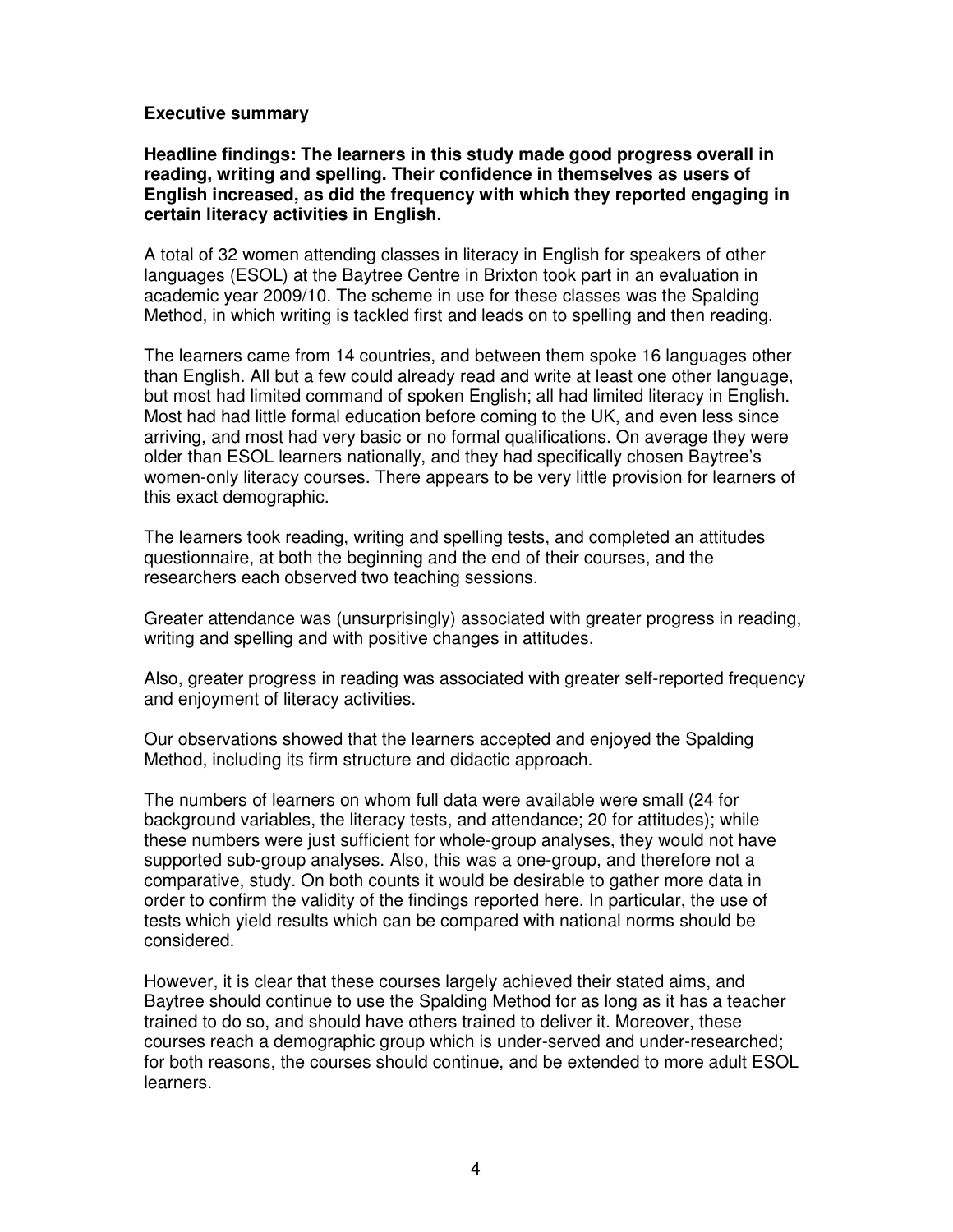#### **1. Context and aims**

In the summer of 2009 we were approached by colleagues at the Baytree Centre in Brixton and asked to conduct an evaluation of their literacy/ESOL (English for Speakers of Other Languages) courses for immigrant women. These courses were based on an approach known as The Writing Road to Reading (Spalding and North, 2003) or, informally, 'The Spalding Method', after Romalda Spalding, who originally devised it in the United States in the 1950s.

It was agreed that the evaluation would take place in the academic year 2009/10, be both quantitative and qualitative, and aim to

- establish how much progress the participants made in literacy in English
- establish whether and to what extent their self-confidence and use and enjoyment of literacy activities in English increased
- provide an impression of how the Spalding Method worked in the classroom, and
- draw conclusions and make recommendations.

In this report we first describe how the evaluation was carried out (section 2), the Baytree Centre (section 3) and the Spalding Method (section 4); then present the quantitative findings on the learners and their progress (section 5), and some insights from observations of the classes (section 6); and finally draw conclusions and make recommendations (section 7).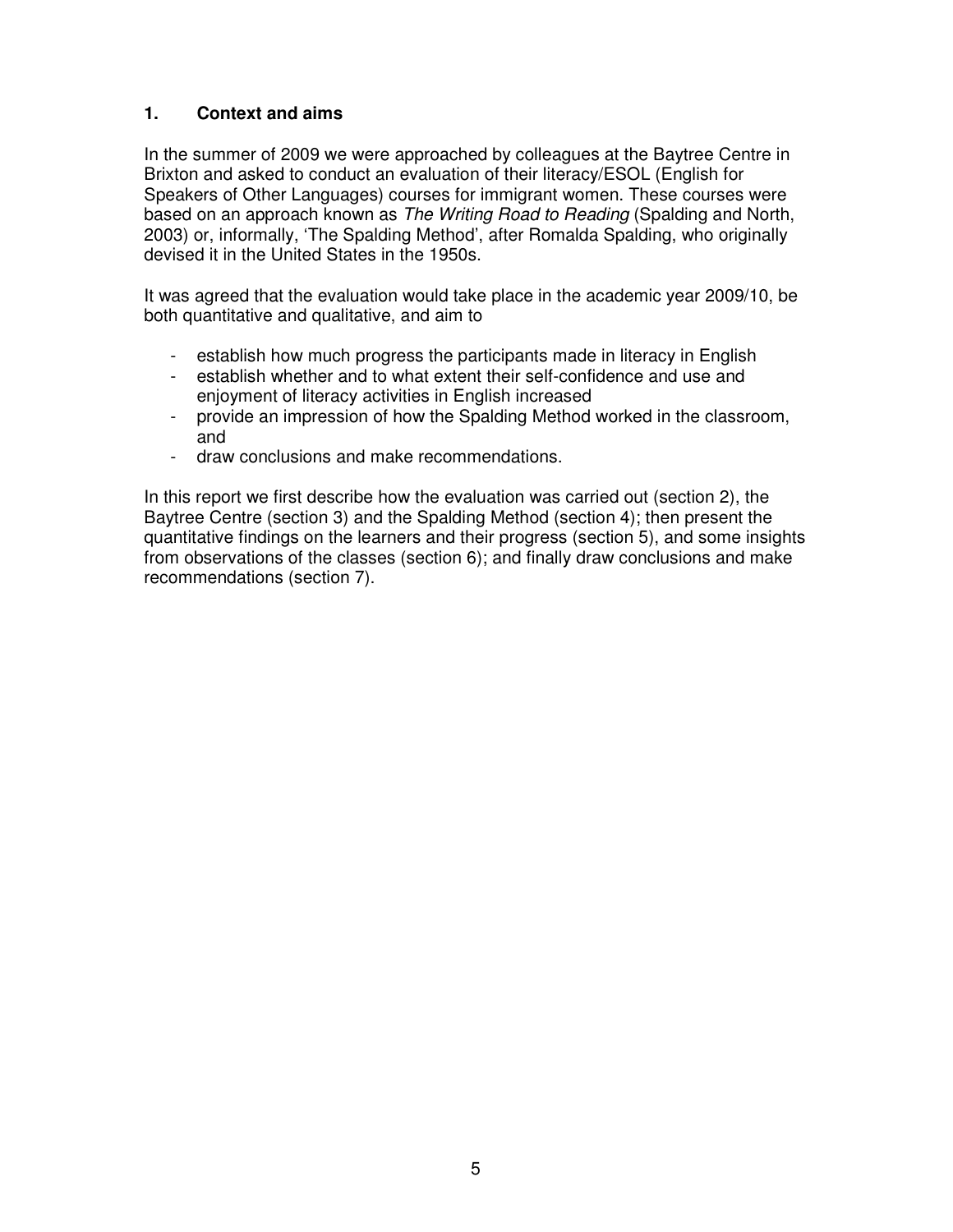#### **2. How we carried out the evaluation**

The staff of the Centre were intending to run two Spalding courses in the academic year 2009/10, starting in the autumn term and ending in the summer term, and these courses were the focus of the evaluation. The women attending them were asked to give their consent in writing to taking part in the research, and all 32 of those recruited onto these courses agreed to do so.

It was routine practice at the Centre to ask learners to take both a reading and a writing test at the end of their courses; the tests used were the EdExcel examination board's literacy tests at Entry levels 1, 2 and 3. Although only one of the learners involved had English as her first language, the literacy tests were chosen in preference to EdExcel's ESOL exams because the learners' main objective was to improve their literacy in English, and the Baytree courses accordingly focused heavily on literacy. In order to estimate the learners' progress, it was also necessary to ask them to take similar tests at the beginning of their courses. EdExcel provide some sample practice tests on their website, and these were used as the pre-tests at the beginning of the courses; 'live' tests were used as post-tests at the end of the year.

Because the Spalding Method is based on phonics (teaching approaches which focus on the relationships between the sounds of spoken English and the letters and letter-combinations of written English), we suggested that it would also be appropriate to estimate the learners' progress in spelling. This was agreed, and we provided a spelling test which we had devised for a previous project (Burton et al., 2010). The 23 words it contains are very basic, and have regular spellings. This too was administered at both the beginning and the end of the courses. Because we wish to keep it 'secure' for possible use in other projects it is not reproduced in this report.

It should be noted that there are in fact no entirely suitable literacy tests for the type of learner involved in this study. In particular, some adults with pre-Entry level literacy can find it difficult to score at all, even on our very simple spelling test and on EdExcel's Entry level 1 reading and writing tests; and there are no tests of pre-Entry level literacy for adults available in this country because they would have to consist of such things as knowledge of the alphabet, where to find the title and author's name in a book, and other concepts of print – in other words, tests for preschoolers or very young children. Moreover, for some adult ESOL learners it would be impossible to distinguish whether low performance was due to low literacy or to poor knowledge of English. The tests actually used were therefore chosen as less inappropriate than other instruments available to the provider at the time.

It was also agreed that we would investigate the learners' attitudes to literacy, and any changes in them between the beginning and end of the courses. In addition to taking the reading, writing and spelling tests, therefore, the learners were asked to complete a questionnaire at both stages. We provided a 21-item questionnaire based on questionnaires we had used before. The version used at the beginning of the courses is reproduced in the Appendix (the questionnaire for the end of the courses was identical except for being labelled 'post' instead of 'pre'). Both versions contained 21 items, in three sections: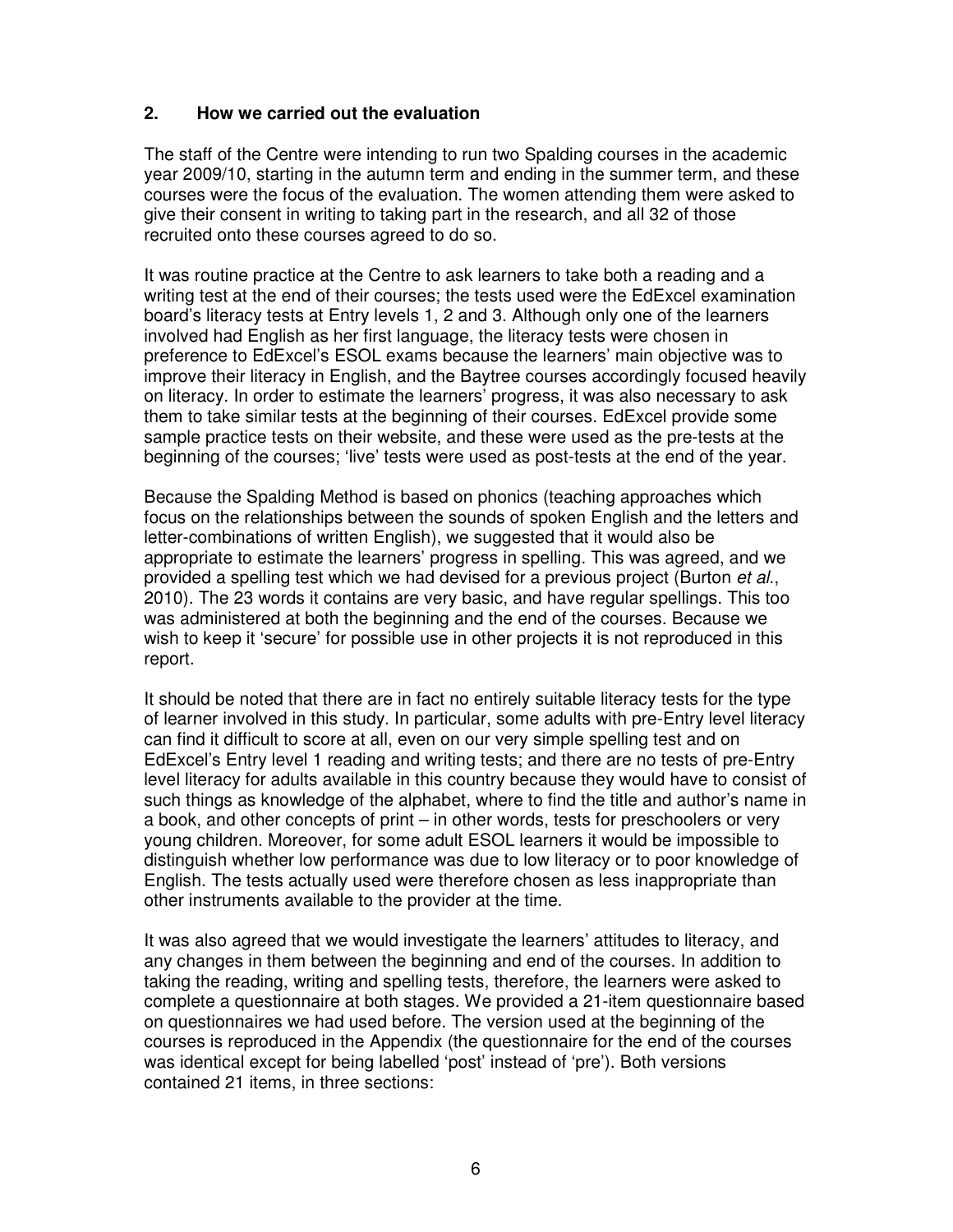- 10 items asking about the learners' confidence in themselves as users of English
- 4 items asking how often they engaged in certain literacy activities in English, and
- 7 items asking about their enjoyment of certain literacy activities in English.

For each item there was a four-point response scale, and the learner had to ring the number opposite each item which corresponded to their preferred response. Baytree staff gave learners support with understanding the items, and discouraged ambiguous answers, but avoided suggesting what the learners' responses should be.

Baytree staff administered all the tests and the questionnaire at both stages, and sent us the data for analysis. In addition to the test data, Baytree staff told us the dates on which each learner took the tests, and how many sessions they had attended between the two occasions. They also gathered a range of background information on the learners, namely age, how long they had been living in the UK, how many years formal education they had received before and since coming here, the level of their highest educational qualification and where that was gained, their occupational status, their (self-declared) ethnicity, their country of origin and mother  $t$ ongue $(s)$  – up to three – and whether they could read and write those languages, and their command of spoken English. Where necessary we provided classifications and scales for these background variables.

We each carried out observations of two teaching sessions. The learners were asked to agree to our doing this; this was particularly necessary in Greg Brooks's case since all the learners were women and many had expressed a preference for a women-only course. No objections were raised, and the observations proved very useful.

We should emphasise that this evaluation was limited in both scale and design: the number of learners involved was small, and there was no scope for a comparative study – that is, there was no possibility of comparing the progress made by these learners with that of learners exposed to a different approach (for a slight exception concerning the spelling test, see section 6.2). Also, because there are no published norms for any of the tests we used it was not possible to use standardisation data as an 'implicit control group'. The findings therefore stand alone as evidence of what these learners achieved.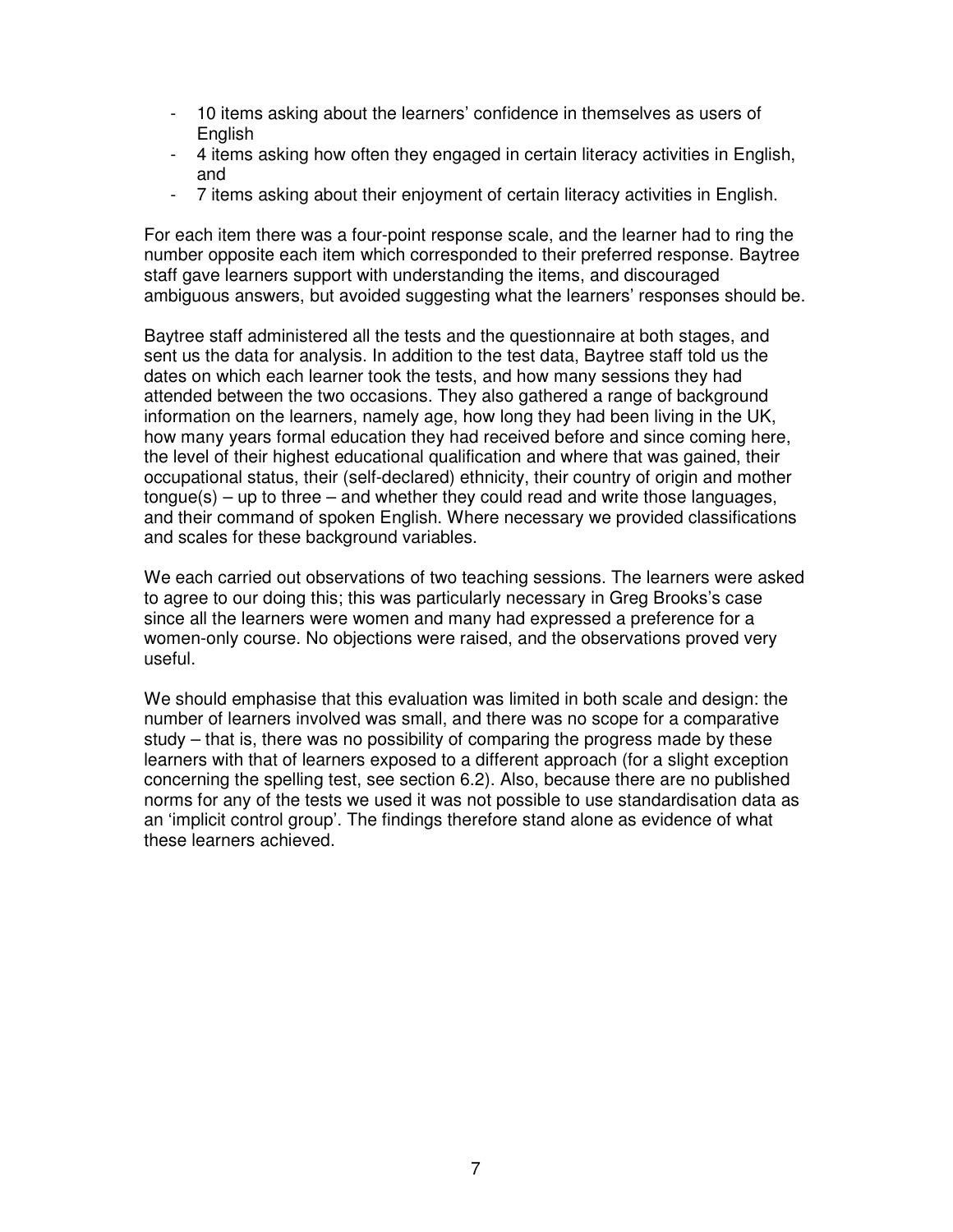#### **3. The Baytree Centre**

This section is mainly based on material accessed from the Centre's website on 13/9/2010: http://www.baytreecentre.org/index.html

The Baytree Centre is a social inclusion project, and its aim is to create supportive pathways towards social inclusion for inner-city families. It offers integrated educational and training programmes for women and girls.

In Brixton and the surrounding areas there are women of many varied ethnic backgrounds and languages who, in spite of living here for many years, have never really mastered English because they have not had the opportunity to attend formal classes. Others, having recently arrived in this country and taken up residence in South London, hardly speak a word of English. Many need to start to learn listening, speaking, reading and writing in English from scratch. The Centre has accordingly been offering English classes for speakers of other languages for almost 20 years, and women from over 100 countries have taken its courses.

For women in this position, the Centre's courses fit a particular niche: there is very little provision specifically for (on average) somewhat older immigrant women with English at pre-Entry or low Entry levels requiring women-only courses. Nor, as far as we know, are there specific materials for this group. The Centre is therefore providing these women with a valuable service.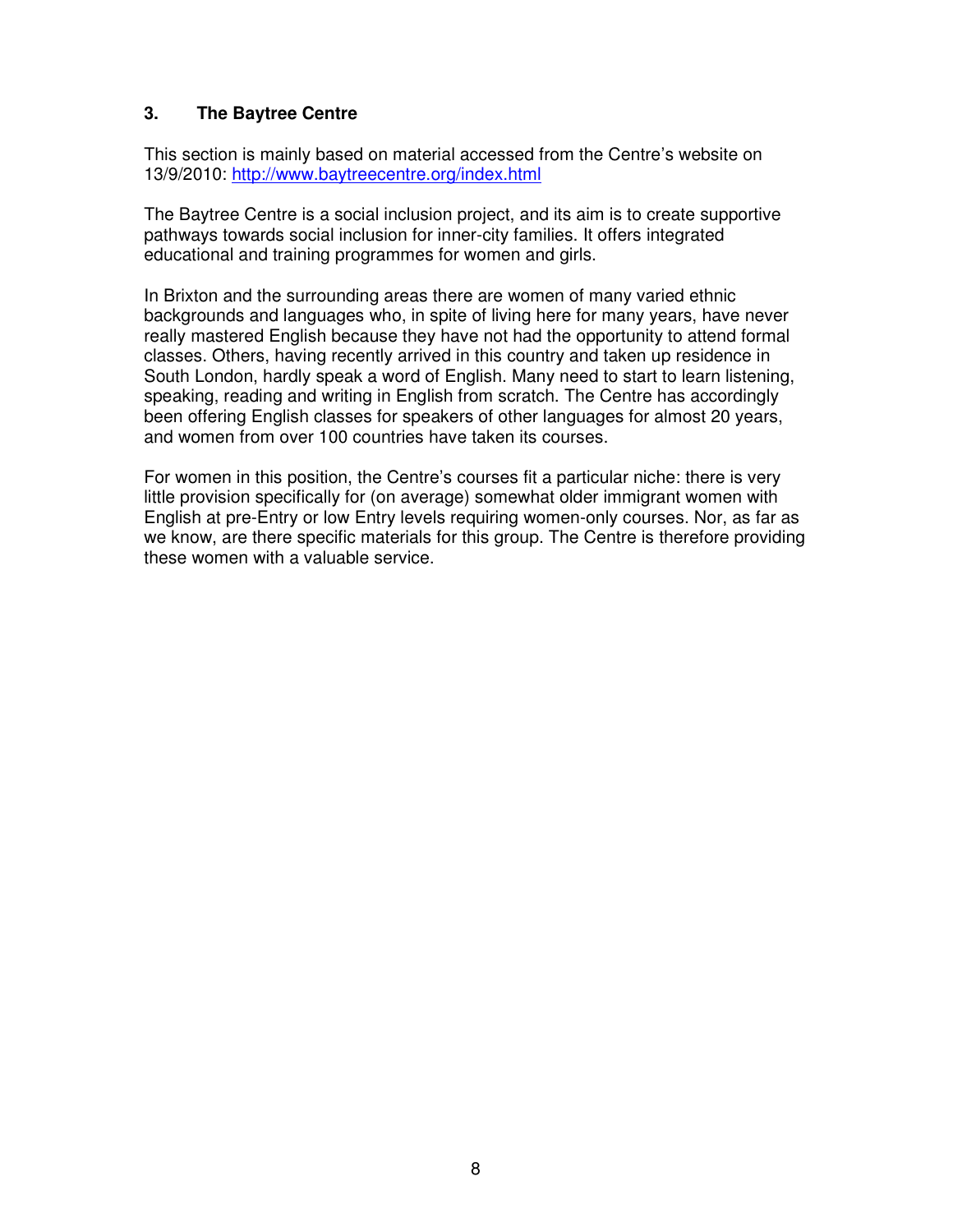#### **4. Phonics and the Spalding Method**

The Baytree Centre, or to be more precise one teacher there, has been using the Spalding Method with its adult learners since 2000. This is a distinctive and highly structured version of phonics. In this section we describe the main aspects of the method, setting it first within the context of phonics teaching in general and discussing some issues surrounding the phonics debate.

By phonics we mean an approach to teaching reading and spelling which focuses on the association of phonemes (speech sounds) with particular graphemes (letters or groups of letters) and of graphemes with particular phonemes. The relationships between sounds and letters – grapheme-phoneme and phoneme-grapheme correspondences – are the basis of all phonics schemes.

Some years ago teaching literacy through phonics was less popular than strategies such as 'whole word' teaching, inferring word meanings from context, etc. However, recently there has been renewed interest in phonics for the teaching of initial literacy, with the findings of the Rose Review (Rose, 2006) and the subsequent incorporation of phonics into the National Literacy Strategy (now the Primary National Strategy). There is strong research evidence that systematic phonics instruction, within a broad and rich literacy curriculum, enables children to make better progress in word identification than unsystematic or no phonics instruction (Ehri et al., 2001; Torgerson et al., 2006).

Little attention had been paid to the potential of phonics for adults until the first major research into adult literacy practice in England from 2002 onwards, led by the National Research and Development Centre for Adult Literacy and Numeracy (NRDC). This revealed that phonics was sometimes used in adult literacy classes, but often in an unsystematic, inaccurate and misleading fashion (Besser et al., 2004; Brooks et al., 2007). A follow-on NRDC research project, which involved thorough training of adult literacy teachers in the principles of phonics, and the assessment of accurate and systematic delivery of the strategy in the classroom, showed very encouraging findings (Burton *et al.*, 2008, 2010). The learners involved in the project made significant progress in a very short time in reading comprehension and spelling, their confidence in a range of language and literacy tasks improved, and phonics proved to be a popular strategy with both teachers and learners. Thus phonics is a strategy that should be taken seriously for adult literacy learners, and also seriously in terms of training for adult literacy teachers.

To date, there are no phonics schemes designed specifically for adults; several school-level schemes have been adapted, to a greater or lesser extent, for use in adult literacy classrooms. The Spalding Method is one such scheme, devised in the USA in the 1950s originally for dyslexic children, but subsequently extended to other children and to adults. It is regarded as suitable for adults, as the materials are not particularly childish. The method requires attendance by teachers on a training course, as it is in many ways very different from other phonics schemes in its terminology and progression. The main distinctive features of Spalding are listed below:

• It is very highly structured, with little scope for changing the order of delivery.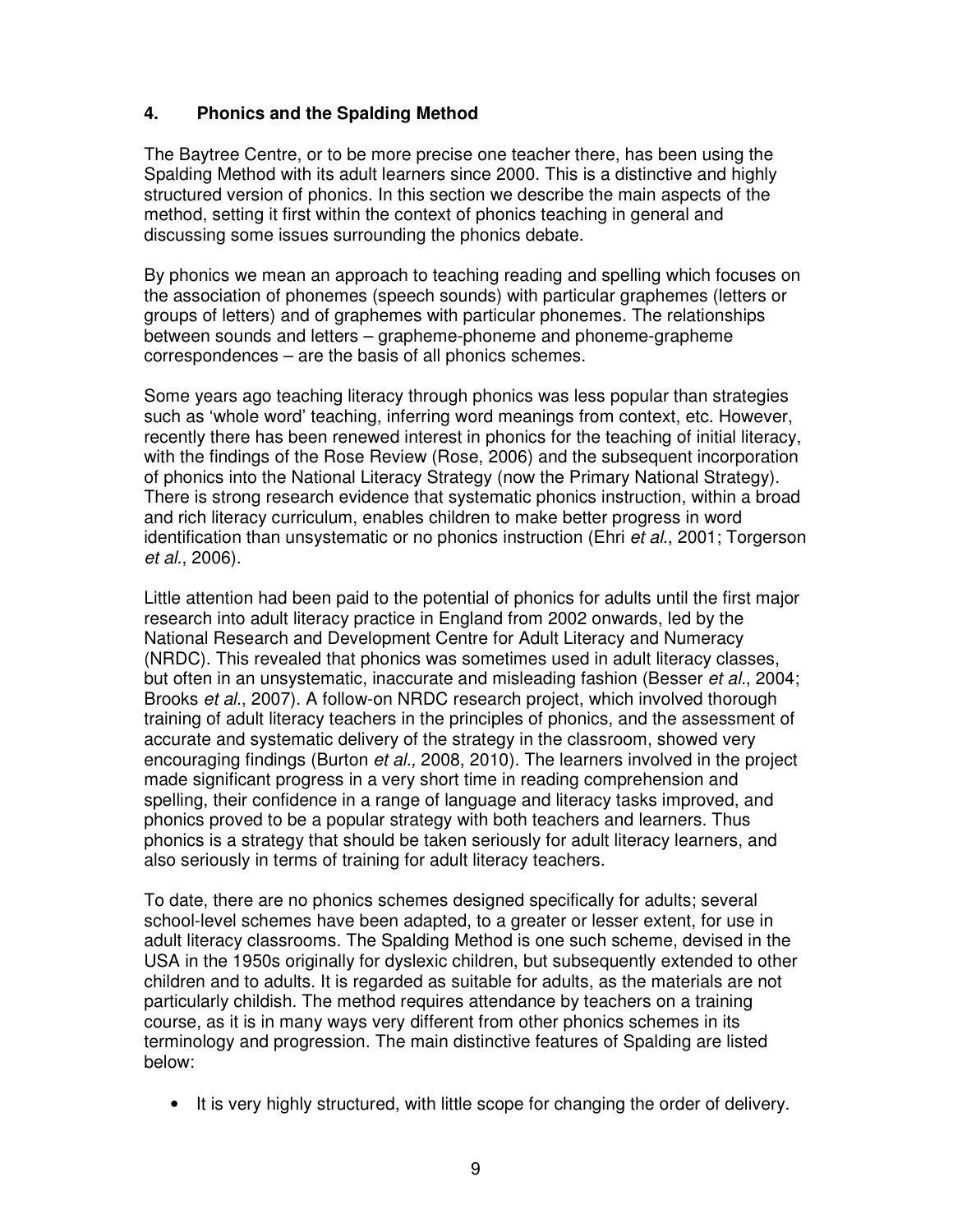- The method has its own specialist terminology and rules. For example, the letters and letter-combinations corresponding to phonemes are known as 'phonograms' rather than the more usual term, 'graphemes'; different pronunciations of the phonograms/graphemes are indicated by superscript numbers, e.g. phonogram <s>, if written  $s^2$ , means that <s> is to be pronounced /z/ as in, e.g., 'dogs'; and there is a numbered list of spelling rules.
- The first 26 phonograms taught are the letters of the alphabet; many other schemes, including the government framework, Letters and Sounds, start with the correspondences that are the most regular. Thus the first correspondences taught will be one-to-one letter-sound correspondences (commonly,

 $\leq$ s a t n i p > pronounced /s æ t n  $\leq$  p/ respectively, followed by 2-letter graphemes, e.g.  $\langle$ ck ff  $\|$  $\rangle$ ).

- The initial focus is on writing rather than reading; students are taught to write individual 'phonograms' first, whereas other schemes will combine the first graphemes into words to be sounded out and read from the start; in the Spalding method, writing actual words from dictation only starts once the 45 most common phonograms have been written and pronounced.
- Dictation is accompanied by hand gestures to indicate the 1-letter or 2-letter 'phonograms' and the number of syllables in a word, e.g. the word 'author' involves 2 hands (2 syllables) and 3 sets of 2 fingers for au th or, and 'her' is indicated as 1 finger followed by 2.
- Great store is set by quality of handwriting from the start; a cursive style is recommended in the Method, but Baytree has chosen to use a simple rounded style as it is closer to what schoolchildren are taught in this country.
- Once learners have mastered the basic phonograms and developed an accurate style of handwriting, instruction in spelling begins. Over the course of spelling, they learn by example 29 second-order rules, such as the five reasons why a 'silent' <e> is attached to the end of a word. Given 70 phonograms and 29 rules, it is claimed they can spell 80% of English words, and a higher percentage of the most frequent ones.
- Once reading officially starts, any unfamiliar words are not prompted by sounding out. The teacher will immediately supply a word to avoid the learner struggling with comprehension.

In addition, the teacher at Baytree has added items of her own to the method as put forward in Spalding and North (2003), especially numbered lists of prefixes and suffixes and extra word formation spelling rules, all contained in folders to which the learners can refer in class

The Spalding Method is therefore highly unusual, especially in its teaching order of writing – spelling – reading. A few distinguished educators have advocated, and practised, teaching writing and reading simultaneously from the start – Montessori is the clearest example – but virtually all other phonics schemes adopt the opposite order, reading – spelling – writing. For this evaluation, therefore, a key question was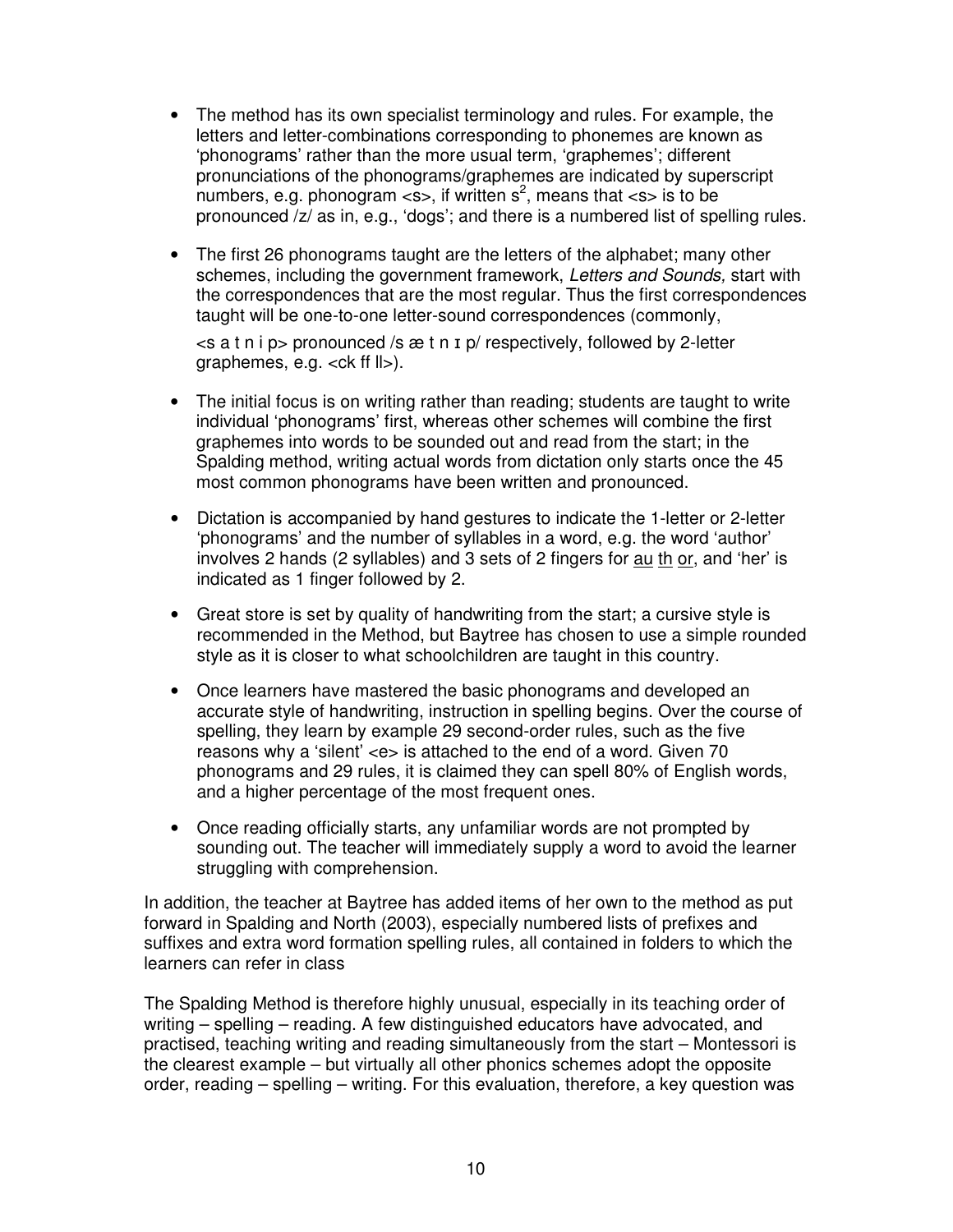whether this approach would in fact enable the learners exposed to it to make good progress.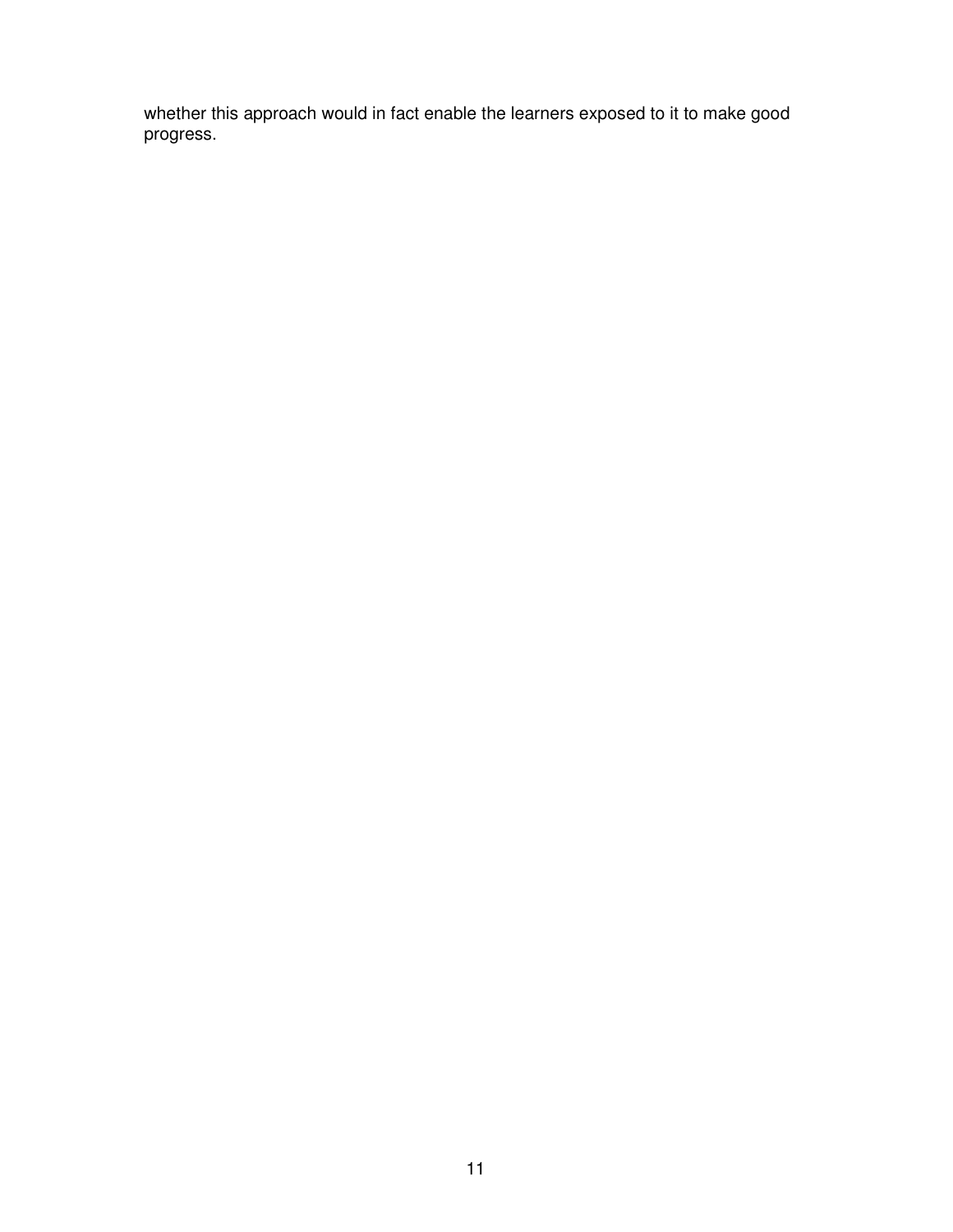#### **5. The learners**

The number of learners who began the courses and provided initial data was 32 (where the numbers in this section do not total 32, this is due to missing data, except under 'Mother tongues' in Table 1). They were all women, and their ages ranged from 24 to 58, the average being 42. Two were aged between 24 and 29, 11 between 30 and 39, 12 between 40 and 49, and seven between 50 and 58. They were therefore about 10 years older, on average, than ESOL learners nationally: in the NRDC Effective Practice in ESOL study, the average age of the nationally representative sample of 509 learners was about 32 (calculated from Table 4.1 in Baynham et al., 2007a: 22).

They had been resident in the UK for 13.7 years on average, the range being from one year to 37 years (in the NRDC ESOL study, the average was just under 5 years; Baynham et al., 2007a: 23). Ten had been here between one and 10 years, and 16 between 11 and 20 years, with only five having been resident longer than 20 years.

Seven of the women self-declared their ethnicity as White, 21 as Black African, two as Latin American, and one each as 'Black other' (a Jamaican) and Middle Eastern (a woman from Afghanistan) – but that head count conceals the learners' range of national and linguistic backgrounds, which are shown in more detail in Table 1.

| <b>Country of</b> | N              | Self-declared        |                 | <b>Mother tongues</b> |                 |
|-------------------|----------------|----------------------|-----------------|-----------------------|-----------------|
| origin            |                | ethnicity            | 1 <sup>st</sup> | 2 <sup>nd</sup>       | 3 <sup>rd</sup> |
| Afghanistan       | 1              | Middle Eastern       | Punjabi         |                       |                 |
| Angola            | 3              | <b>Black African</b> | Portuguese      | Lingala 1             |                 |
|                   |                |                      |                 | Spanish 1             |                 |
| Brazil            | 1              | Latin American       | Portuguese      |                       |                 |
| Colombia          | 1              | atin American        | Spanish         |                       |                 |
| Eritrea           | 8              | <b>Black African</b> | Amharic 1       | Tigrinya              |                 |
|                   |                |                      | Tigrinya 7      | Amharic 1             | Arabic          |
|                   |                |                      |                 | Arabic 3              |                 |
|                   |                |                      |                 | German 1              |                 |
|                   |                |                      |                 | Tigre 1               | Arabic          |
| Ethiopia          | 3              | <b>Black African</b> | Amharic         | Tigrinya 1            |                 |
| Jamaica           | 1              | <b>Black other</b>   | English         | Patois                |                 |
| Kenya             | 1              | <b>Black African</b> | KiSwahili       |                       |                 |
| Morocco           | $\overline{2}$ | White                | Arabic          | French 1              |                 |
|                   |                |                      |                 | Spanish 1             |                 |
| Niger             | 1              | <b>Black African</b> | Hausa           |                       |                 |
| Nigeria           | 2              | <b>Black African</b> | Yoruba          |                       |                 |
| Portugal          | 4              | White                | Portuguese      | Spanish 2             |                 |
| Somalia           | 3              | <b>Black African</b> | Somali          |                       |                 |
| Turkey            | 1              | White                | Turkish         |                       |                 |
| Total             | 32             |                      |                 |                       |                 |

#### **Table 1: The learners' countries of origin, ethnicities, and mother tongues**

Key:  $N =$  number of learners from that country

Note: Under 'Mother tongues', numbers of learners are shown only where they differ from those in a previous column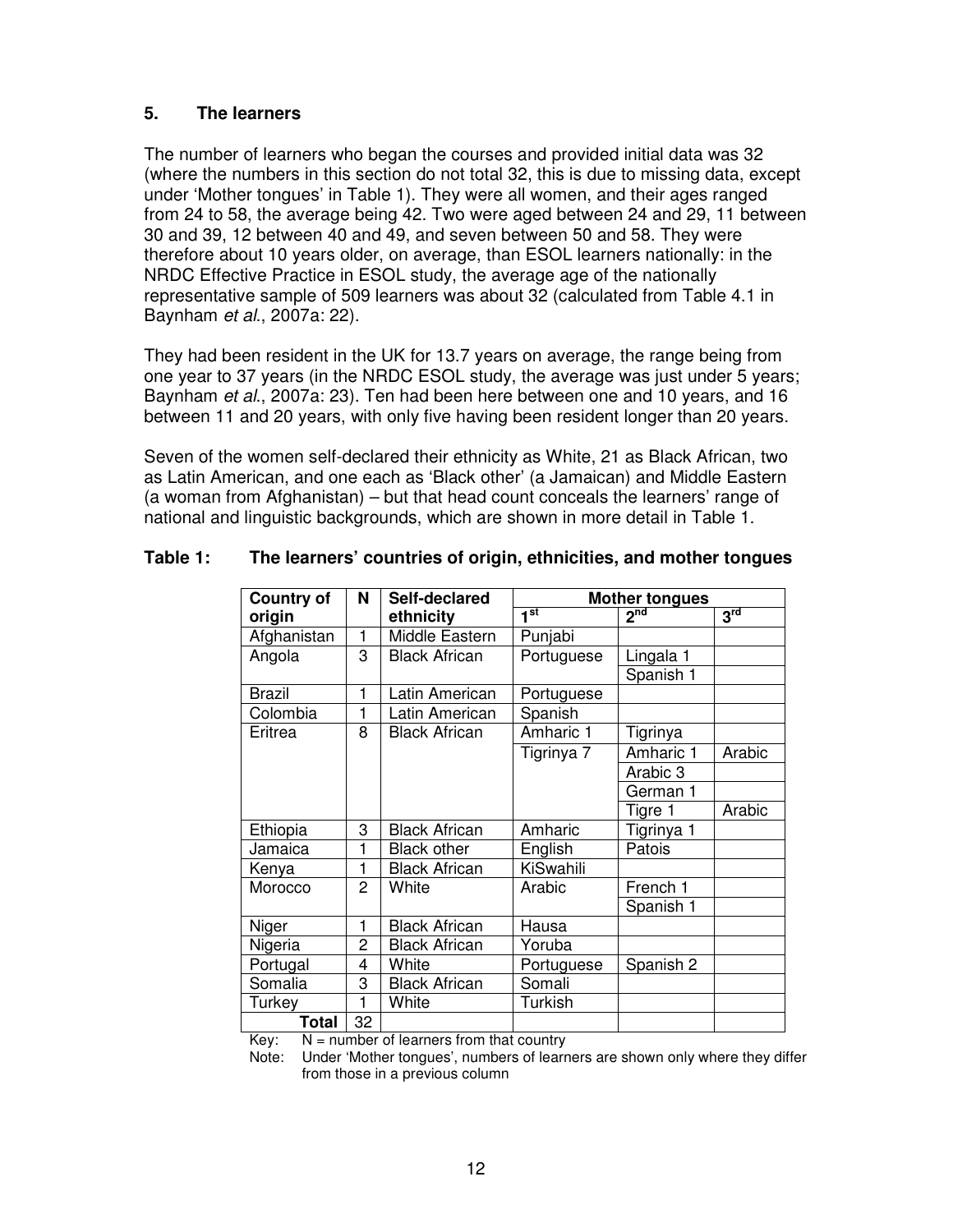The range of countries and languages was diverse. The languages mentioned belong to several different language families: Afro-Asiatic, which includes the Semitic group (Amharic, Arabic, Hausa, Somali, Tigre, Tigrinya), Indo-European (English, French, German, Patois, Portuguese, Punjabi, Spanish), the Bantu branch of Niger-Congo (Lingala, KiSwahili), Sudanic-Atlantic (Yoruba), and Turkic (Turkish). Several countries provided speakers of more than one mother tongue. Several languages were spoken by learners from more than one country, some (Amharic, Tigrinya) because national boundaries cut across language areas, others (Portuguese, Spanish) because of colonial histories, and Arabic for cultural and religious reasons.

Only one learner had English as her mother tongue. Most of these learners could already speak more than one language, and two said they could speak three languages besides the English they were learning.

All the learners had rather low literacy in English; all were considered by Baytree staff to be within Entry levels 1 and 2 in both reading and writing at the beginning of their courses, and this was largely confirmed by their pre-test results – see section 6.2: none achieved above Entry level 2, and some had such low scores on Entry level 1 that they could actually have been classified as within pre-Entry level. Their poor literacy in English was one of the main reasons for their choosing these courses, and many had been referred to Baytree from other providers whose provision was not designed for speakers of other languages with limited literacy in English.

Of particular interest in this context are the numbers of learners who were already literate in another language(s) – see Table 2.

| 1 <sup>st</sup> language | N  | r  | W            | $2nd$ language | N  | r              | W              |
|--------------------------|----|----|--------------|----------------|----|----------------|----------------|
| Amharic                  | 4  | 4  | 4            | Tigrinya       | 2  | 2              | $\overline{c}$ |
| Arabic                   | 2  | 2  | 1            | French         | 1  |                |                |
|                          |    |    |              | Spanish        | 1  |                |                |
| English                  | 1  | 1  | 1            | Patois         | 1  | 1              | 1              |
| Hausa                    | 1  |    |              |                |    |                |                |
| KiSwahili                | 1  | 1  | 1            |                |    |                |                |
| Portuguese               | 7  | 6  | 6            | Lingala        | 1  | 1              | 1              |
|                          |    |    |              | Spanish        | 3  | 1              |                |
| Punjabi                  | 1  | 1  | 1            |                |    |                |                |
| Somali                   | 3  | 2  | 2            |                |    |                |                |
| Spanish                  | 1  | 1  | 1            |                |    |                |                |
| Tigrinya                 | 7  | 5  | 5            | Amharic        | 1  | 1              | $\mathbf{1}$   |
|                          |    |    |              | Arabic         | 3  | $\overline{c}$ | 2              |
|                          |    |    |              | German         | 1  | 1              | 1              |
|                          |    |    |              | Tigre          | 1  |                |                |
| Turkish                  | 1  | 1  | $\mathbf{1}$ |                |    |                |                |
| Yoruba                   | 2  |    |              |                |    |                |                |
| <b>Total</b>             | 31 | 24 | 23           |                | 15 | 9              | 8<br><b>TN</b> |

#### **Table 2: The languages the learners could already read and write**

Note: Information on existing literacy was not gathered for the  $3^{10}$  mother tongue; nor for 1<sup>st</sup> or 2<sup>nd</sup> language from one learner from Portugal

 $Key: N = number of learners with that mother tongue$ 

 $r =$  number of learners who could read the language

 $w =$  number of learners who could write the language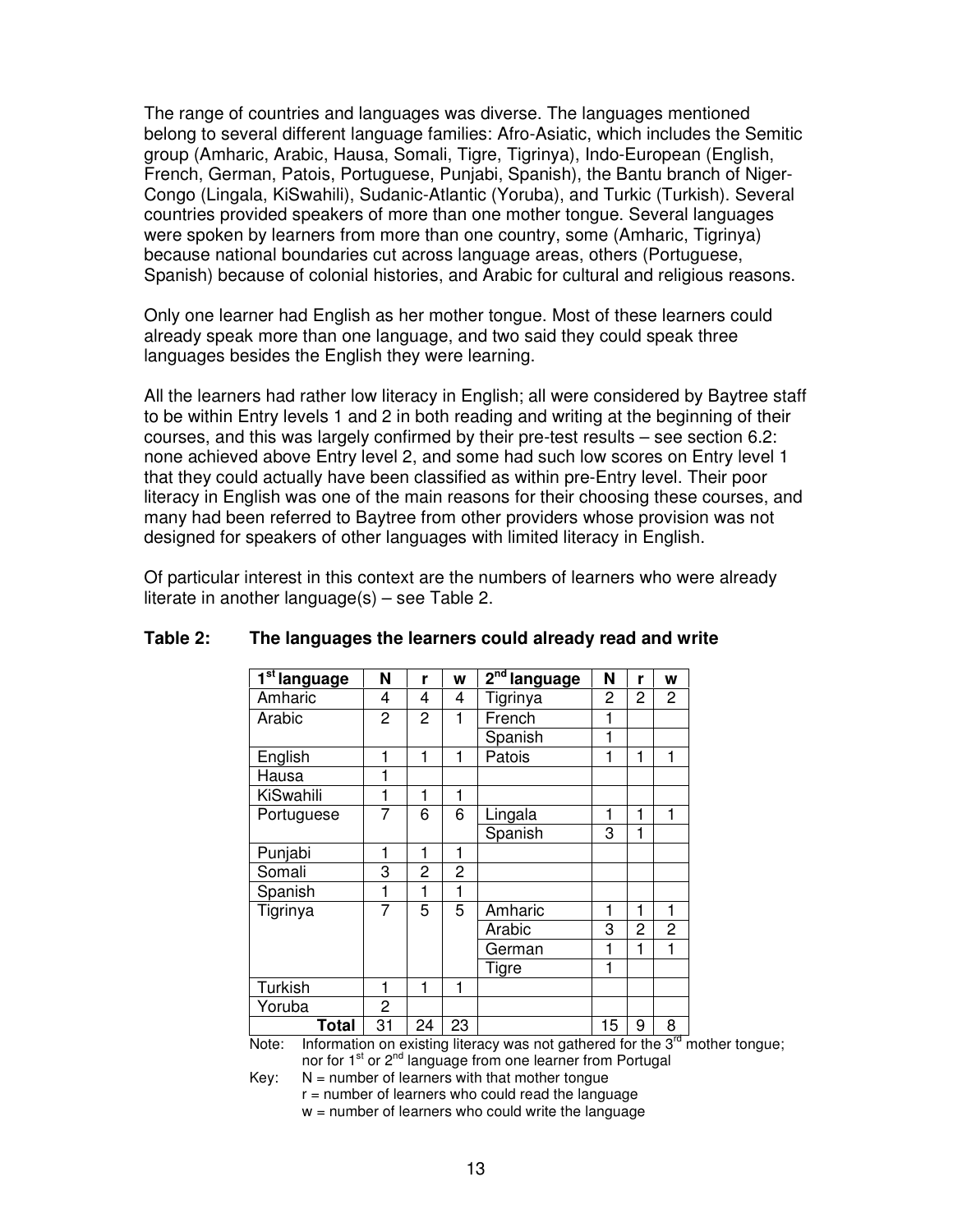Three quarters of the learners were already literate in one language, and a third in two; only four declared themselves unable to read or write previously in any language (and one of them spoke Tigrinya, Tigre and Arabic in addition to English). It is widely believed that being already literate in one language makes it easier to become literate in another, though this is less certain when the scripts are different (Amharic, Arabic, Punjabi and Tigrinya use non-Roman alphabets); the four learners with no previous literacy may have faced the greatest challenge.

The challenge of becoming literate in English would also be greater for those with less fluent command of spoken English: 14 of these learners were rated by the Baytree staff as beginners in this respect, and 11 as so far having just 'survival' English. Only five were rated as being competent or fluent.

Some of these women may have had limited opportunities to exercise their spoken English: the great majority (27) declared their occupational status as 'looking after home and family', with three employed part-time and two unemployed.

The numbers of learners with varying number of years of formal education received before and since coming to the UK are shown in Table 3.

| Table 3: | Numbers of learners with varying numbers of years of formal |
|----------|-------------------------------------------------------------|
|          | education                                                   |

| <b>Number of years</b> | Before coming to the UK |  |         |     |           |       |  |  |
|------------------------|-------------------------|--|---------|-----|-----------|-------|--|--|
| Since coming to the UK |                         |  | $2 - 6$ | 7-9 | $10 - 12$ | Total |  |  |
|                        |                         |  |         |     |           |       |  |  |
|                        |                         |  |         |     |           |       |  |  |
| $2 - 6$                |                         |  |         |     |           |       |  |  |
| Total                  |                         |  |         |     |           | Q.    |  |  |

Note: This information was not available for one learner

The average number of years of formal education these learners had received before coming to the UK was 4.2, and since arriving, 1.5. Only a third seem to have gone beyond primary education before migrating, and the average number of years of formal education since arriving was very low. One woman, exceptionally, had received 17 years' education, 11 years before coming here and six since.

Thirteen women said they had no formal qualifications, and 18 said their highest qualification was at Entry level. Only one said she had anything higher, and that was a qualification at the equivalent of Level 1 gained in Eritrea. Even the woman with 17 years' formal education declared her highest qualification as being at Entry level. In the NRDC ESOL study, 12% of the learners had university-level education (Baynham et al., 2007a: 22).

All in all, in terms of their backgrounds, level of education and qualifications, and command of spoken and written English, these women were definitely part of the Baytree Centre's target demographic.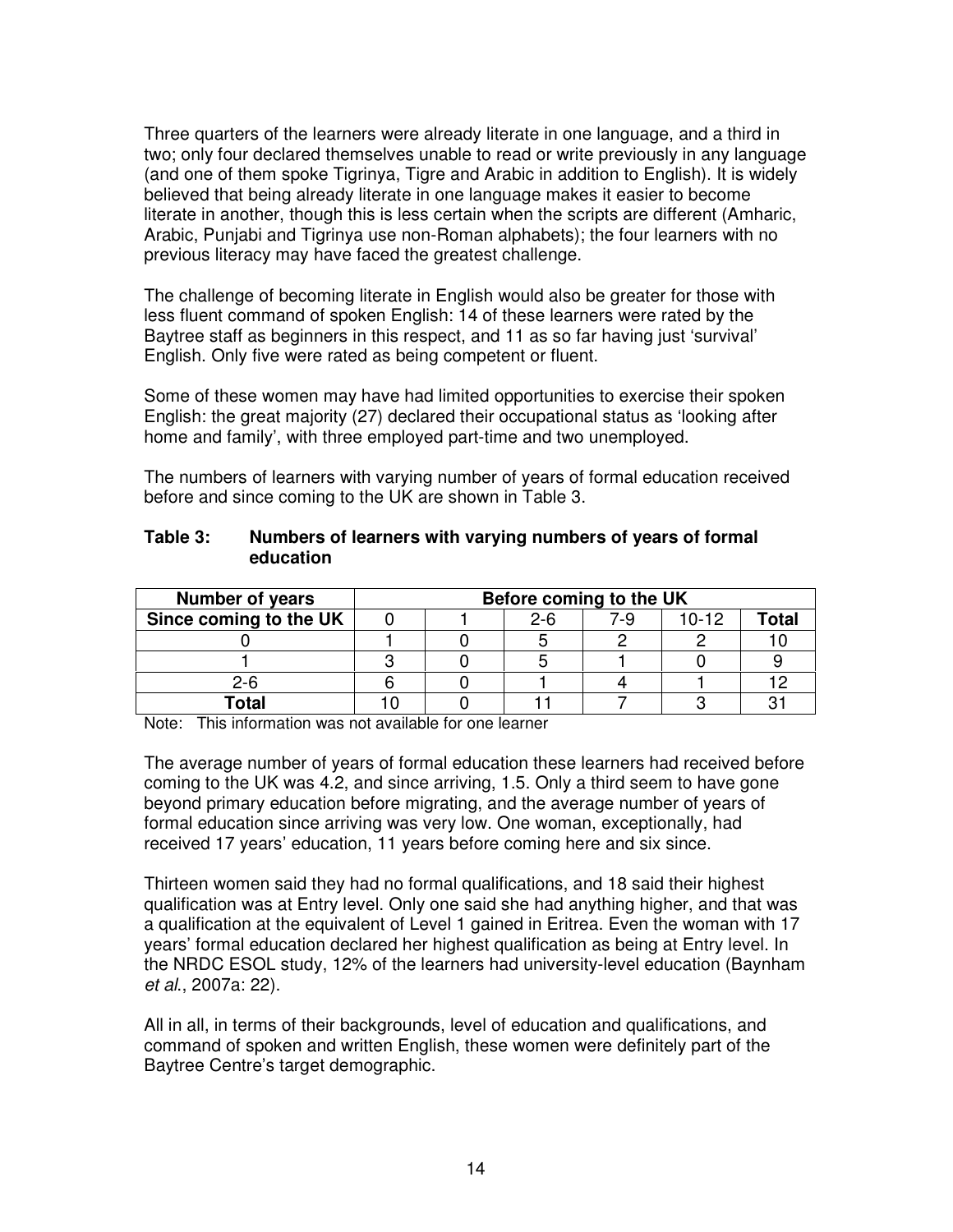It should also be noted that this is an under-researched topic and group of learners in this country. The NRDC Learner Study (Brooks and Pilling, in press; Rhys Warner et al., 2008; Vorhaus et al., 2009) and Effective Practice in Reading study (Brooks et al., 2007) had sub-samples of ESOL learners, but not at such low starting levels as at Baytree; and both used different reading and writing tests from those used here. The NRDC ESOL study (Baynham et al., 2007a, b) would have been very relevant if literacy had been tested, but in fact only the participants' spoken English was assessed; and, as shown above, the sample in that study was in some respects rather unlike the Baytree learners. To our knowledge, therefore, there is no existing British research precisely on this demographic group.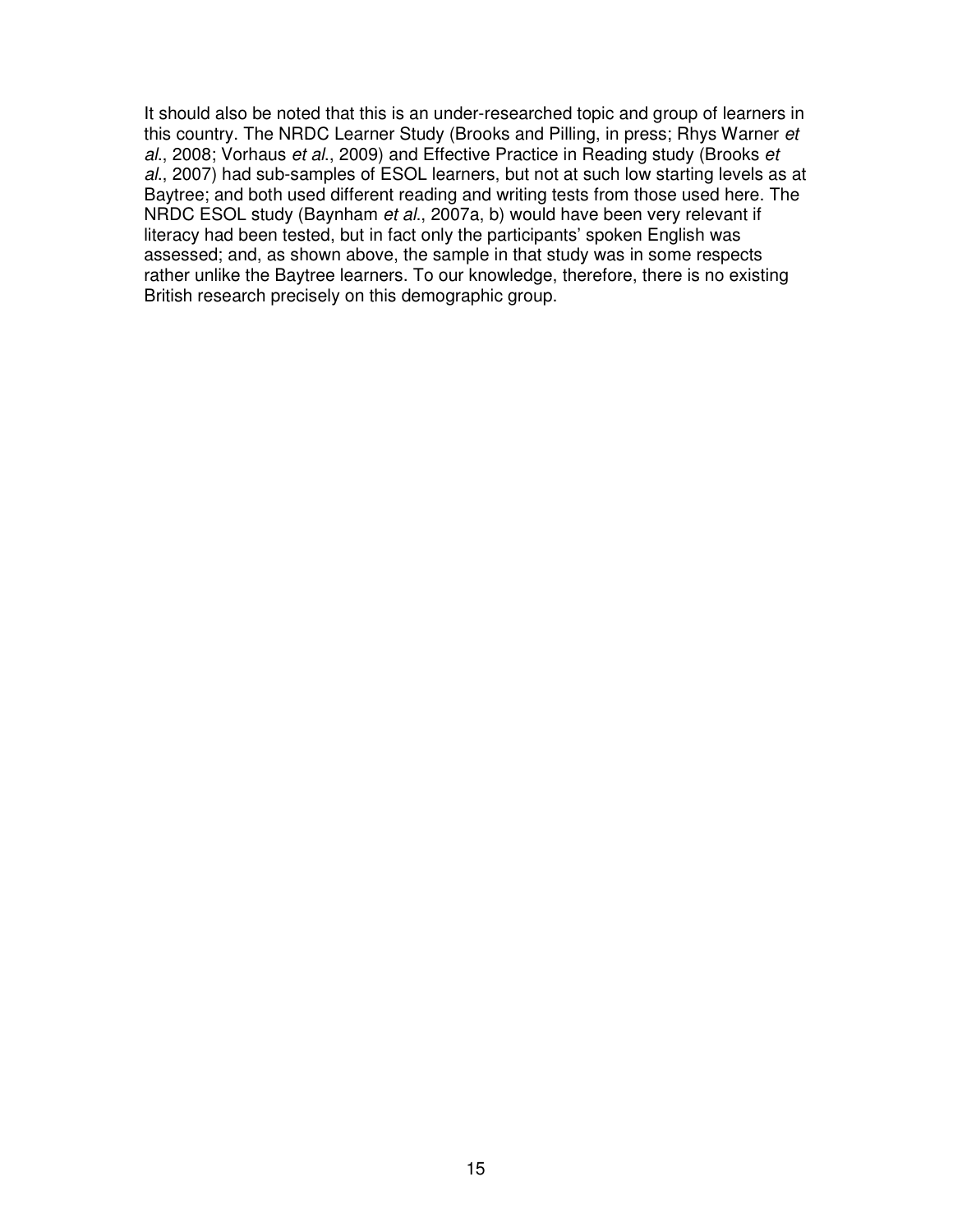#### **6. The quantitative results**

#### **6.1 Attendance**

Information on the number of sessions attended between pre- and post-test was available for 26 learners. The average number of sessions was 47.6 (standard deviation 14.8); the lowest figure was 18 and the highest was 73. The distribution was as shown below.

| <b>Number of sessions</b> | <b>Number of learners</b> |
|---------------------------|---------------------------|
| below 20                  |                           |
| $20 - 29$                 | З                         |
| 30-39                     | 3                         |
| 40-49                     |                           |
| 50-59                     | 3                         |
| 60-69                     | Բ                         |
| 70 or more                |                           |

These figures were collected in order to investigate the benefit of regular attendance, even though various factors militated against this: health and family issues, being the primary carer in the family, dependants' illnesses, appointments at Job Centres.

#### **6.2 Progress in literacy**

All 32 learners took the spelling test and at least one level of the writing tests at the beginning of the courses, and all but one took at least one level of the reading tests then. However, several did not re-take tests at the end, for whatever reason, with the result that the numbers who took the spelling test, and the same level of the reading and writing tests, at both stages were as shown in Table 4, which also gives the results.

| Table 4: |  |  |  |  | Reading and writing test results, by level, and spelling test results |
|----------|--|--|--|--|-----------------------------------------------------------------------|
|----------|--|--|--|--|-----------------------------------------------------------------------|

| <b>Test</b>           | N  | <b>Pre-test</b> |        | <b>Post-test</b> | Gain   |      |
|-----------------------|----|-----------------|--------|------------------|--------|------|
|                       |    | average         | (s.d.) | average          | (s.d.) |      |
| Entry level 1 reading | 21 | 54.4            | (20.0) | 85.9             | (13.8) | 31.5 |
| Entry level 1 writing | 21 | 51.0            | (23.3) | 63.0             | (19.3) | 12.0 |
| Entry level 2 reading | 19 | 60.5            | (18.9) | 71.6             | (18.1) | 11.1 |
| Entry level 2 writing | 13 | 42.3            | (23.2) | 65.7             | (16.6) | 23.4 |
| Entry level 3 reading |    | 46.9            | (6.0)  | 66.9             | (8.6)  | 20.0 |
| Spelling              | 24 | 5.4             | (2.9)  | 7.6              | (5.1)  | 2.2  |

Key:  $N =$  sample size; s.d. = standard deviation

Notes: (1) Several learners took more than one level of the reading and writing tests, hence the numbers add up to more than the full sample of 32

(2) Only two learners took the Entry level 3 writing test at both stages, too few to support analysis

(3) The reading and writing scores are percentages; the maximum score for the spelling test is 23, so that the average pre- and post-test scores for spelling represent 23% and 33% of the maximum score respectively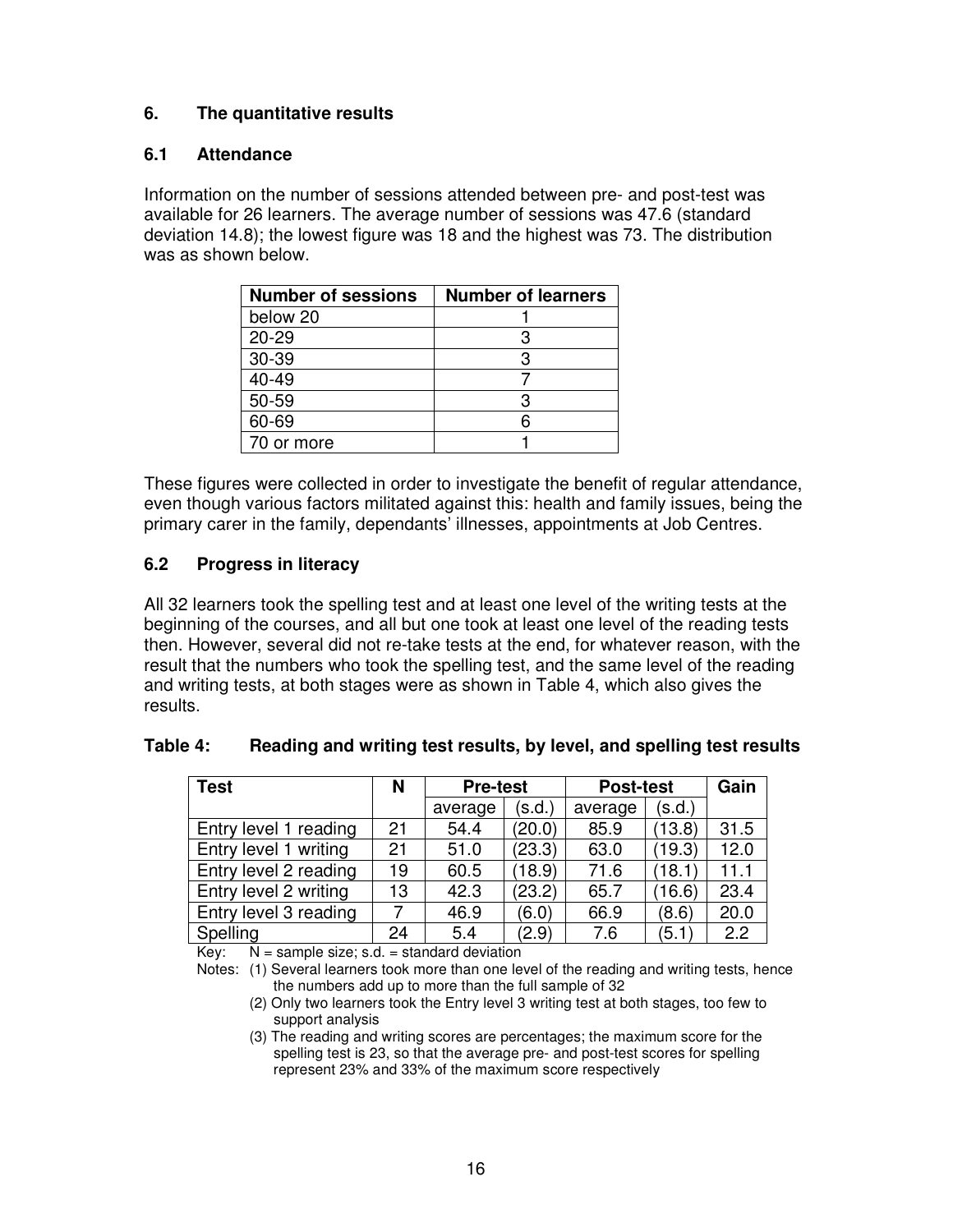The fact that most learners were given reading and writing tests at Entry levels 1 and 2, and the low average scores on the spelling test, showed that these learners were at very basic levels in literacy in English. This was consistent with the ratings of their command of spoken English by the Baytree staff (see section 5), but also reinforced the fact that they were attending the correct form of provision.

Most importantly, all six of the gains shown were statistically significant (for spelling, at p<0.003; for reading and writing, all at p<0.001), which shows that **the learners had made good progress, on average, during the courses.**

Burton et al. (2010) also used the spelling test used here. Their sample numbered 42, and the average pre- and post-test scores were 12.5 and 13.9, higher than here but with a smaller average gain (1.4). However, almost all the learners in that study were monolingual native speakers of English, and had had the full number of years of formal education in the British system. The comparison with this study is therefore of limited relevance. No other comparisons with other studies were possible.

#### **6.3 Changes in attitudes**

Of the 32 learners, 20 completed the questionnaire on both occasions, and this section is based on the responses of those 20 people. The analysis is in three parts, corresponding to the sections of the questionnaire as described in section 5.

#### **The learners' confidence in themselves as users of English**

Each item in this section began 'When I ...' or 'If I ...' followed by a situation in which the learners would need to use English, then by the words 'I feel …', and finally by the numbers 1 to 4 below the response scale 'Not at all confident / Not very confident / Quite confident / Very confident'. The results for the separate items and overall are shown in Table 5.

| <b>Item</b>                                   | Pre  | <b>Post</b> | Gain | <b>Statistical</b> |
|-----------------------------------------------|------|-------------|------|--------------------|
| When/If $I$<br>$\ldots$ I feel $\ldots$       | ave. | ave.        | ave. | significance       |
| think about speaking English                  | 2.7  | 2.9         | 0.2  | n.s.               |
| need to use a telephone                       | 2.4  | 2.9         | 0.5  | $\star$            |
| think about myself as a learner               | 2.6  | 3.1         | 0.5  | $\star$            |
| have to do some reading in English            | 2.2  | 2.8         | 0.6  | $***$              |
| have to do some writing in English            | 1.9  | 2.7         | 0.8  | $***$              |
| have to fill in a form in English             | 1.9  | 2.8         | 0.9  | $***$              |
| have to read something out loud in English    | 2.0  | 2.9         | 0.9  | $***$              |
| have to read a set of instructions in English | 2.0  | 2.8         | 0.8  | $***$              |
| have to take a test in English                | 2.1  | 2.8         | 0.7  | $***$              |
| think about going on another course           | 24   | 3.1         | 0.7  | $***$              |
| Total                                         | 21.9 | 28.5        | 6.6  | $***$              |

#### **Table 5: Learners' confidence in themselves as users of English**

All standard deviations for separate items in range 0.6-0.9 pre & post; for total, 5.2 pre & post Where item scores do not sum to totals, this is due to rounding errors in the item scores Key: ave. = average; Pre = score at beginning of course, Post = score at end of course; n.s. = not significant;  $*$  = statistically significant at the 5% level (p<0.05);  $**$  = statistically significant at the 1% level (p<0.01); \*\*\* = statistically significant at the 0.1% level (p<0.001)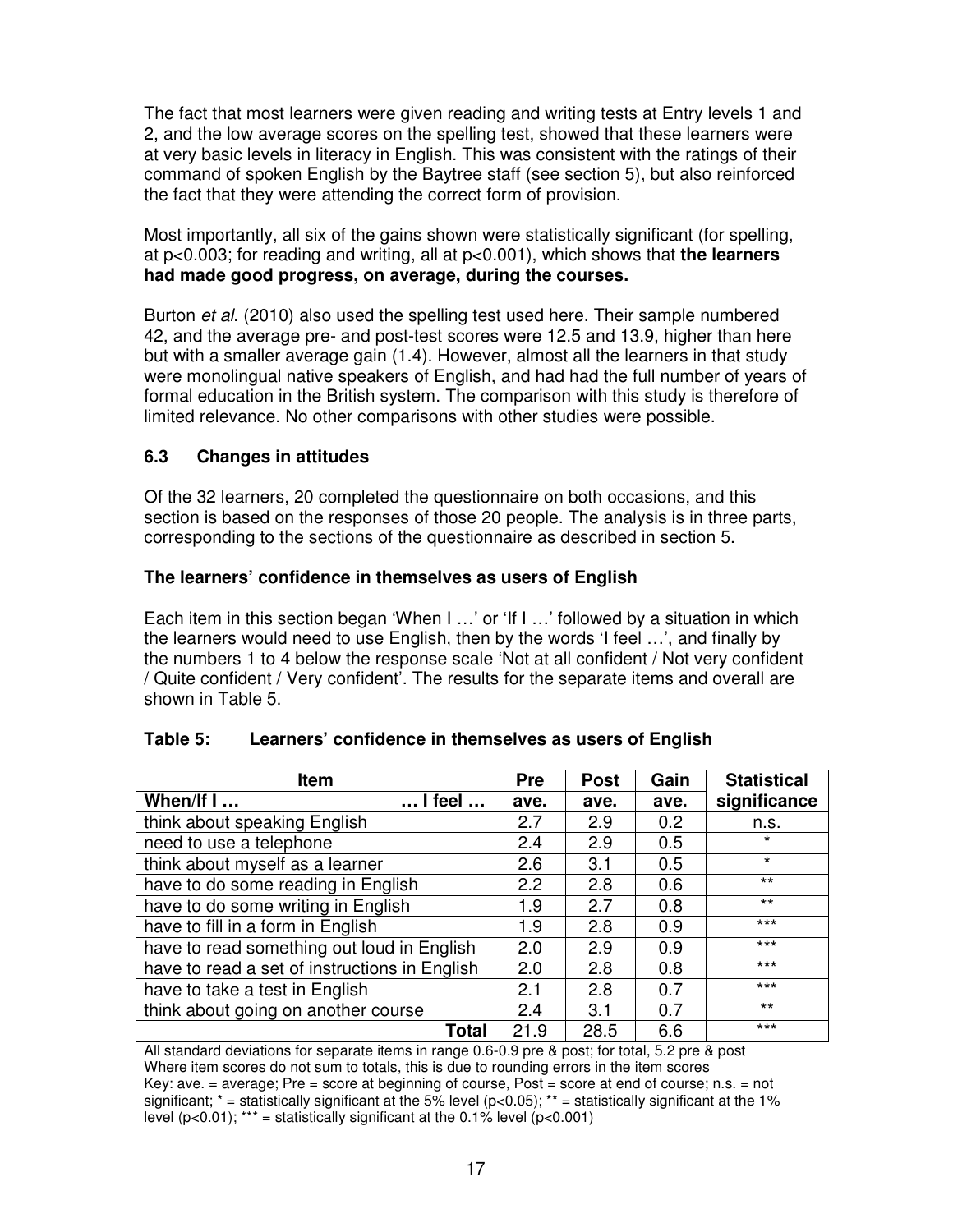The average responses at the beginning of the course ranged from just below 'Not very confident' (1.9) to two-thirds of the way from 'Not very confident' to 'Quite confident' (2.7); at the end of the course they ranged from two-thirds of the way from 'Not very confident' to 'Quite confident' (2.7) to just over 'Quite confident' (3.1) and were more closely bunched than at the beginning. There was a gain on every item, and the gains were statistically significant overall and on all but one item. The exception was 'When I think about speaking English …', where the learners were already fairly confident at the beginning.

#### On the whole, therefore, **the learners' confidence in themselves as users of English improved**.

#### **Frequency of literacy activities in English**

This section contained only four items, which were nevertheless chosen as the literacy activities the learners were perhaps most likely to need to engage in. For 'read a newspaper in English' and 'read a book / magazine in English' the response scale was 'Never / Occasionally / Once or twice a week / Every day', while for 'borrow a book in English from a library' and 'write a letter or postcard in English' it was 'Never / Occasionally / Once a month / More often', given that the latter activities are necessarily less frequent. The results for the separate items and overall are shown in Table 6. The totals do some violence to the different response scales, but both scales can be seen as measures of increasing frequency.

|                                           | <b>Pre</b> | <b>Post</b> | Gain | <b>Statistical</b> |
|-------------------------------------------|------------|-------------|------|--------------------|
| <b>Item</b>                               | ave.       | ave.        | ave. | significance       |
| I read a newspaper in English             | 1.7        | 2.4         | 0.7  | $***$              |
| I read a book / magazine in English       | 2.1        | 2.7         | 0.6  | $***$              |
| I borrow a book in English from a library | 1.8        | 2.8         | 1.0  | $***$              |
| I write a letter or postcard in English   | 1.5        | 1.8         | 0.3  | n.s.               |
| Total                                     | 7.1        | 9.6         | 2.5  | $***$              |

#### **Table 6: Frequency of literacy activities in English**

All standard deviations for separate items in range 0.7-0.9 pre & post; for total, 2.2 pre & 2.3 post Where item scores do not sum to totals, this is due to rounding errors in the item scores Key: ave. = average; Pre = score at beginning of course, Post = score at end of course; n.s. = not significant; \*\* = statistically significant at the 1% level (p<0.01); \*\*\* = statistically significant at the 0.1% level (p<0.001)

At the beginning of the courses all four activities were fairly infrequent, with only 'read a book / magazine in English' (just) above 'Occasionally' and the others all between that and 'Never'. By the end of the courses all four activities had increased in frequency, but 'write a letter or postcard in English' was on average still below 'Occasionally' and the change on that item was not statistically significant. The increases on the other three items and overall were all highly statistically significant, with the end-of-course averages distinctly above 'Occasionally'.

#### Again, therefore, **the frequency with which the learners engaged in these literacy activities in English increased, on the whole**.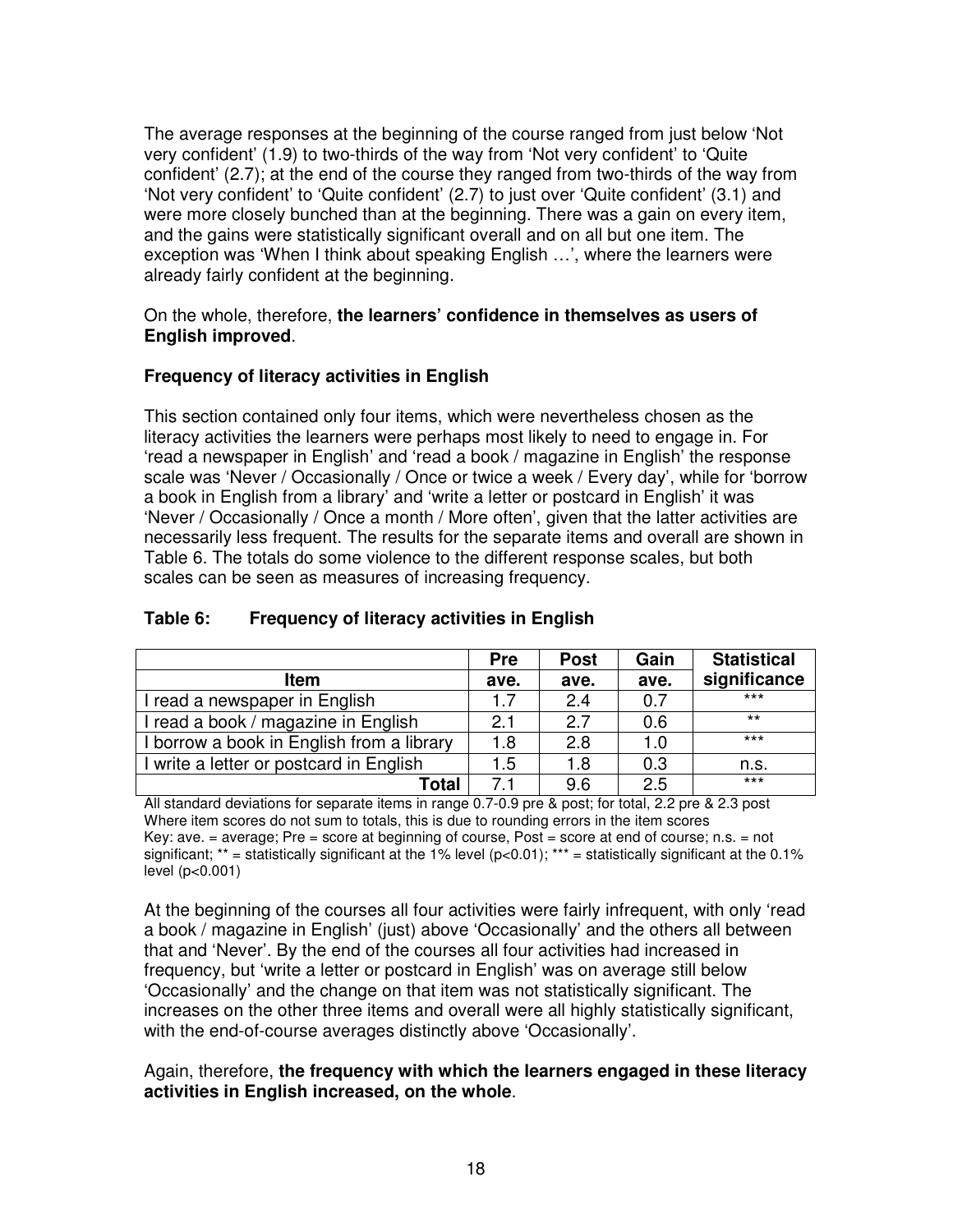#### **Learners' enjoyment of literacy activities in English**

The final section of the questionnaire contained seven items addressing the learners' enjoyment of a range of literacy activities chosen as being both frequent and representative. The response scale was 'Strongly agree / Agree / Disagree / Strongly disagree'. Some items were expressed positively and others (those marked § in Table 7) negatively. This implies opposite meanings for responses to the positive and negative items: an improvement in the learners' attitudes (if present) would show up as an increased average score on the negative items (movement towards 'Disagree'), but as a decrease on the positive items (movement towards 'Agree'). The results for the separate items and overall are shown in Table 7. The overall scores are based on reversed scores for the positive items, as explained in the note below the Table.

| Table 7: |  | Learners' enjoyment of literacy activities in English |  |  |  |
|----------|--|-------------------------------------------------------|--|--|--|
|----------|--|-------------------------------------------------------|--|--|--|

|                                                      | <b>Pre</b> | <b>Post</b> | Change | <b>Statistical</b> |
|------------------------------------------------------|------------|-------------|--------|--------------------|
| <b>Item</b>                                          | ave.       | ave.        | ave.   | significance       |
| I enjoy reading in English                           | 2.1        | 1.8         | $-0.3$ | n.s.               |
| I seldom see a book in English I want to read §      | 2.3        | 3.3         | $+1.0$ | $***$              |
| I like reading non-fiction in English                | 1.9        | 1.9         | 0      | n.s.               |
| I prefer watching television to reading in English § | 2.3        | 1.9         | $-0.4$ | n.s.               |
| I only read what I have to §                         | 2.5        | 3.1         | $+0.6$ | $***$              |
| I like reading fiction (stories) in English          | 1.9        | 2.0         | $+0.1$ | n.s.               |
| I like using the internet / world wide web           | 2.3        | 2.4         | $+0.1$ | n.s.               |
| Overall (with some scores reversed)                  | 19.0       | 20.3        | $+1.3$ | $\star$            |

All standard deviations for separate items in range 0.5-1.0 pre, and in range 0.7-1.1 post; overall, 2.1 pre & 2.5 post

N.B. The 'overall' figures do **not** represent the totals of the item scores, because in calculating the overall scores the scores for the positive items have been reversed (by subtracting individual learners' responses from 5) in order to make them comparable to those for the negative items

Key:  $\S =$  negatively-phrased item; ave.  $=$  average; Pre = score at beginning of course, Post = score at end of course; n.s. = not significant;  $* =$  statistically significant at the 5% level (p<0.05);  $** =$  statistically significant at the 1% level  $(p<0.01)$ ; \*\*\* = statistically significant at the 0.1% level  $(p<0.001)$ 

Surprisingly, on five of the seven items there was no statistically significant change between the beginning and end of the courses, which explains the weak overall significance. The significant changes on the items 'I seldom see a book in English I want to read' and 'I only read what I have to' imply that the learners were more likely to **reject** these notions by the end of their courses, and were therefore positive. Perhaps the other items would need longer for learners' attitudes to change.

#### **6.4 Correlations between background variables, attendance and progress in literacy**

Following the separate analyses of the background, attendance, test and questionnaire data, we investigated correlations among selected variables. The background variables chosen for this purpose were the following:

- Age
- Number of years resident in the UK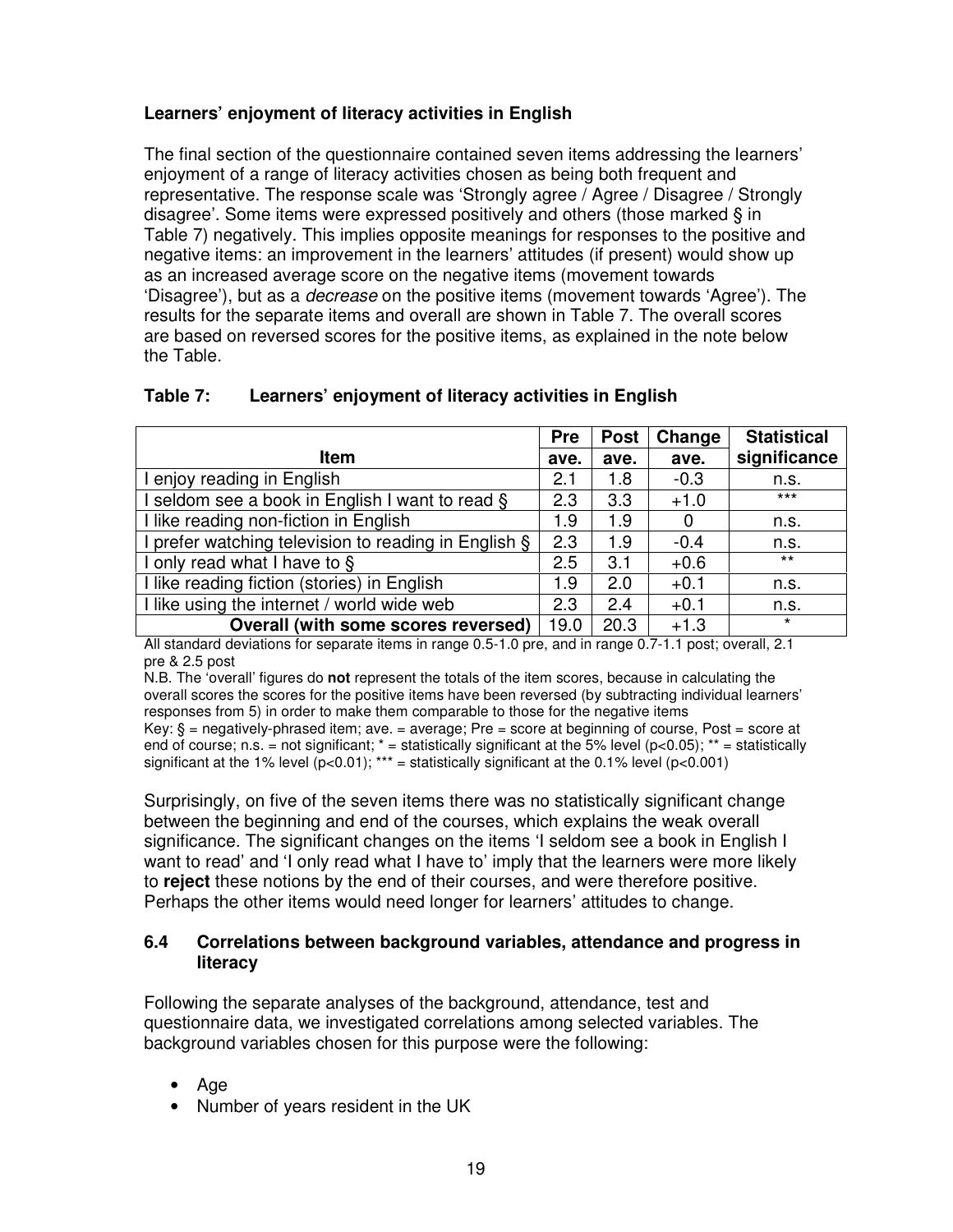- Number of years of formal education before coming to the UK
- Number of years of formal education since coming to the UK
- Command of spoken English.

The other background variables were not used, either because correlations with them would not have made sense (country of origin, ethnicity, mother tongues) or because there was too little variance for meaningful correlations to emerge (literacy in mother tongues, level of highest formal qualification, occupational status).

The measure of attendance was the number of sessions attended between pre- and post-test.

Gains in literacy were defined as follows:

- for spelling: difference between pre- and post-test scores on the spelling test
- for reading and writing: each learner's largest gain between pre- and post-test.

The last point needs explaining. The EdExcel reading and writing tests used had three levels, Entry level 1, Entry level 2, and Entry level 3. Within the full sample of 32, these levels were taken pre and post by the following numbers of learners:

|         |               | Pre | Post |
|---------|---------------|-----|------|
| Reading | Entry level 1 | 27  | 25   |
|         | Entry level 2 | 23  | 23   |
|         | Entry level 3 | 11  | 10   |
| Writing | Entry level 1 | 30  | 25   |
|         | Entry level 2 | 17  | 15   |
|         | Entry level 3 |     | っ    |

The reason the total numbers exceed 32 is that, if a learner scored well on the first level taken, she was asked to take the next level up. Several learners took two levels, and a few took all three, especially in reading at pre-test. Where a learner had taken only one level we used the difference between her pre- and post-test scores on that level for correlations with other variables, but where learners had taken more than one level we had to decide which scores to use. This would have been simple if there had been a system for converting the scores on the three levels to a common scale, but unfortunately there is no such system. Also, on levels 1 and 2 some learners had such high pre-test scores that there was little scope for them to show improvement on the post-test. We therefore decided it would be fairest to learners who had taken more than one level to use the scores from the level where they had shown the greatest improvement (percentage gain), whichever level that was. This meant that we were treating gain scores from the three levels as comparable; this seemed reasonable because the maximum scores, mark schemes and item types were virtually identical across levels.

We correlated the five background variables listed above and attendance with the three measures of literacy gain. Full data on these nine factors were available for 26 learners. Correlations between the background variables and literacy gains were weak and seemed non-significant. Not too much can be made of weak correlations, but this may mean that differences in age, length of residence, amount of formal education, and command of spoken English were not barriers to progress.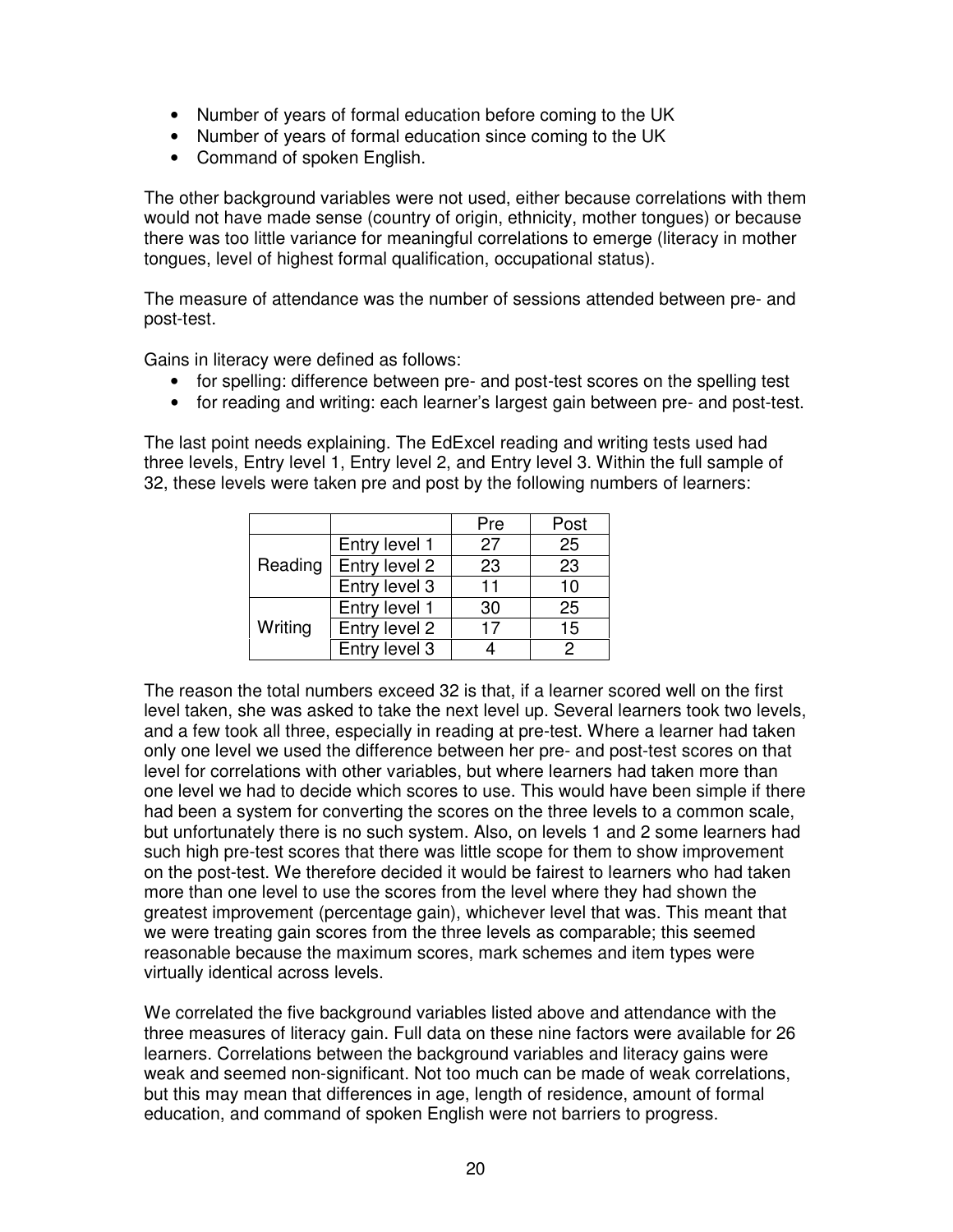There were stronger correlations between attendance and progress ( $r = 0.47, 0.26$ ) and 0.43 for reading, writing and spelling respectively), an unsurprising finding consistent with many others in educational research.

#### **6.5 Correlations between background variables, attendance, progress in literacy and attitudes to literacy**

Each of the 21 separate items on the attitudes questionnaire had a 4-point response scale, so that again there would have been too little variance for meaningful correlations to emerge if individual item scores had been used. We therefore used the pre/post differences in the learners' total scores for the three sections of the questionnaire (self-confidence, frequency of certain literacy activities, enjoyment of literacy), as described in section 6.3.

We therefore correlated the five background variables, attendance, and the three measures of literacy gain with the three overall measures of changes in attitudes. Full data on these 12 factors were available for 20 learners (those who had completed the questionnaire at both stages). Again, most of the correlations (including all those between the background variables and changes in attitudes) were weak and seemed non-significant, but those between attendance on the one hand and changes in attitudes on the other were stronger ( $r = 0.43, 0.47$  and 0.33 for confidence, frequency and enjoyment respectively).

It might have been expected that there would be a relationship between gains in literacy and changes in attitudes, but of the nine relevant correlations only those between improvement in reading on the one hand and frequency and enjoyment of literacy activities on the other were at all strong  $(r = 0.44$  and 0.67 respectively). While these two positive findings are welcome, the absence of others is not so odd. Although it has often seemed to be an article of faith among adult basic skills teachers that learners' confidence must be improved if they are to make progress, there is increasing evidence that this assumption is not justified (see in particular Brooks, 2010; Burton et al., 2010).

#### **6.6 Summary**

The learners on average made significant progress in reading, writing and spelling.

On the whole, the learners' confidence in themselves as users of English improved, and the frequency with which they engaged in literacy activities in English increased, but their enjoyment of literacy activities remained largely unaltered.

Overall, the clearest finding on relationships between possible explanatory variables and progress was that more time on task, as indicated by greater attendance, was the best predictor of progress in literacy.

Also, it seems that progress in reading was associated with greater self-reported frequency and enjoyment of literacy activities, a positive outcome that was by no means entirely predictable.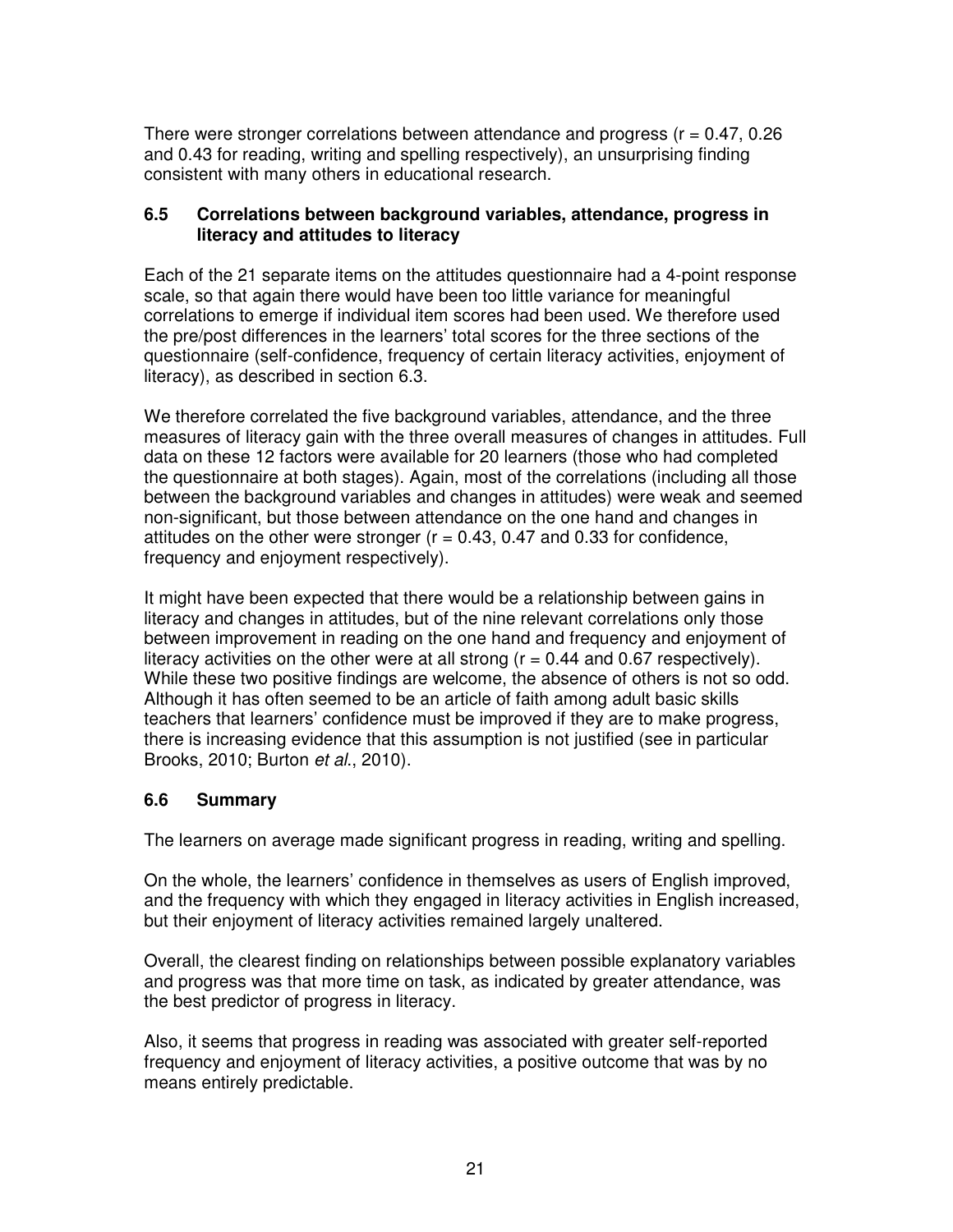#### **7. The qualitative findings: the Spalding Method in action at Baytree**

As mentioned in section 2, we each undertook observations of two classes (one morning and one afternoon session each) during the autumn term 2009, on separate occasions, making a total of four observations. The same group of students attended either mornings or afternoons; the duration of the morning class was 2.5 hours (including a break) and the afternoon class lasted 2 hours. The afternoon class was designated as operating at a higher level than the morning class, but actually had a mixture of levels because of constraints on when learners were free to attend.

The learners in both classes were all women, with the same female teacher for both, and their diverse characteristics of origin, ethnicity, education, mother tongue and literacy are described in section 5. Although one of the observers was male, and many of the women had explicitly chosen to attend a women-only class, there did not seem to be a problem with his presence. Only one of the women had English as her mother tongue; thus the composition of the classes might suggest that the classes could be regarded as ESOL rather than literacy. However, we felt that they actually had more in common with classes of adult literacy learners, especially since there is little opportunity provided within the system followed at Baytree for the learners to practise their spoken English, and the learners' main aim was to improve their literacy in English. Furthermore, most adult literacy classes in our experience include a few learners for whom English is not the first language.

The Spalding Method is a highly structured system, using whole class teaching, and the classroom layout used at Baytree was a traditional one of the teacher standing in front of a blackboard, with all the desks in rows facing forward. Previous research has shown that this is the least common arrangement in adult literacy classes, with the most popular layouts being either one main table or several smaller tables, around which the learners sit (Brooks et al., 2007: 42). One advantage of rows of desks is that more learners can be accommodated in a room, although it does make movement within the room harder.

Previous research has shown that the groupings in which it is possible for adult literacy classes to operate are:

- A Whole class with teacher/assistant (plenary)<br>B Each learner working alone
- Each learner working alone
- C Individual learners working 1:1 with teacher
- D Individual learners working 1:1 with assistant<br>E Learner pair working together with no support
- E Learner pair working together with no support from teacher/assistant<br>E Small group ftwo or morel working together with support or small group
- Small group [two or more] working together with support or small group [three or more] working together without support

(Brooks et al., 2007: 44)

(For the Baytree classes, D was irrelevant as there was no assistant present. When questioned about the desirability of having extra help, the teacher made the point that any volunteer or assistant would have to be carefully trained in the Spalding method.)

In the sessions we observed, well over half the total classroom time was spent in plenary mode. For the rest of the time, the learners worked alone, doing exercises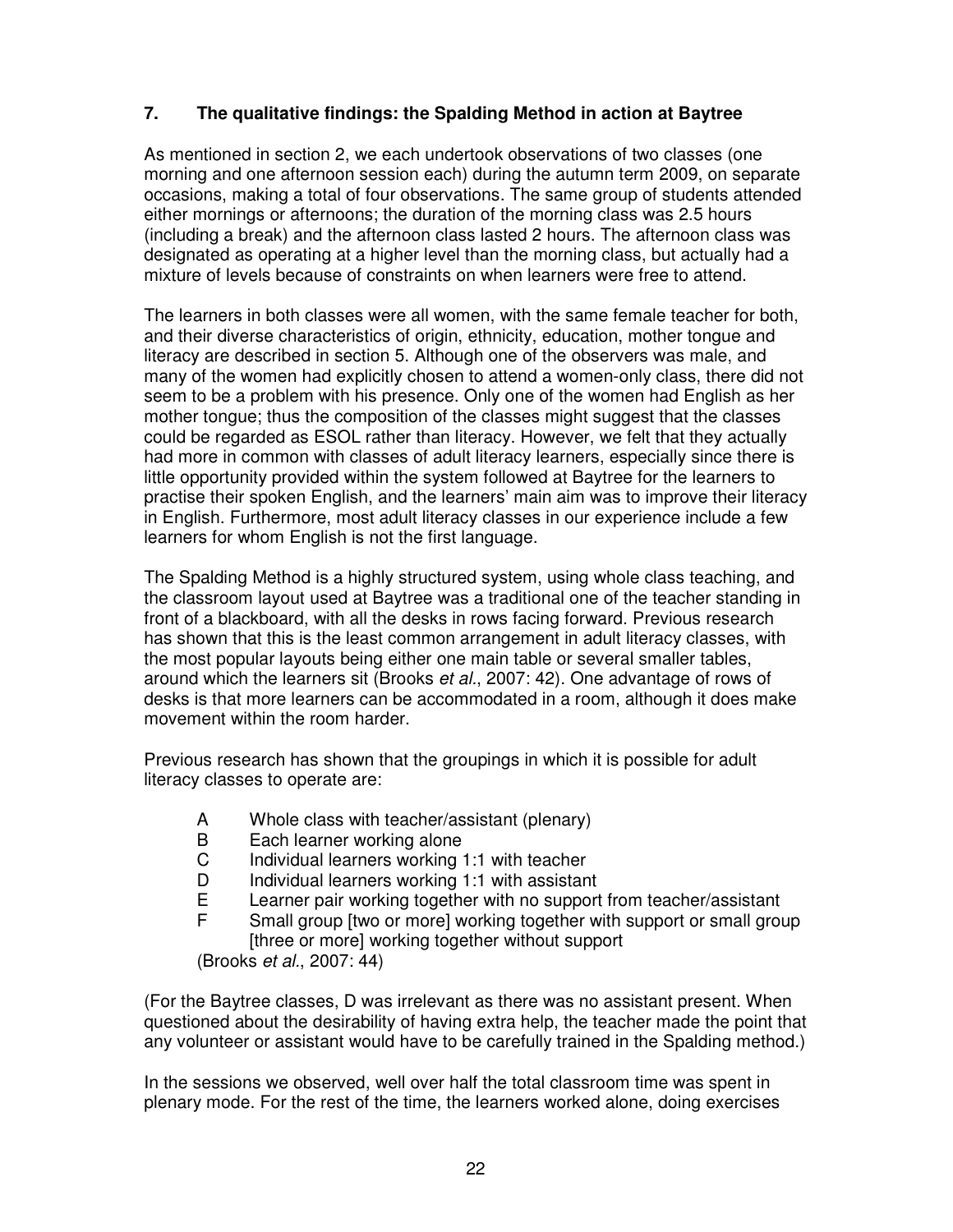based on the class teaching, with the teacher usually going round, looking at work and giving the learners 1:1 support. (Although not specifically encouraged, it was observed during the individual time that several learners also formed pairs to discuss work.) This grouping style was close to the 'groupwork plus practice' model which was found to be predominant in adult literacy teaching (Brooks *et al.*, 2007: 45-46) although the proportion of whole class work relative to individual 'practice' was higher at Baytree than the research average.

Such a grouping operates best where the learners are able to remain focused on the lesson and not become distracted. Certainly these learners were notable for their concentration and cooperation, with only occasional reminders from the teacher to be quiet. The structured nature of the Spalding method – 'oral review', 'written review', worksheets, etc., with numbered 'rules' – may have encouraged such discipline, and many learners do find a routine very reassuring. Although the content of the lesson was tightly controlled and not tailored to individual learners (unlike much adult literacy teaching), classroom practice was not totally rigid, as the following vignettes from the observations show:

A learner arrives late: 'She's not expected as she's missed several weeks' attendance. Lesson stops while she's welcomed back.'

On another occasion, a late arrival has been at an appointment with the optician (who'd been visiting the Centre that day). The learner is asked about it; she and the teacher discuss what happened and when her next appointment is. M (teacher) asks, 'Was the man good? Did you understand him? Did he understand what you were saying?' 'Yes' from the learner. 'Well done', says M.

Thus account of individual learners was taken when appropriate.

Basing the entire lesson time on a systematic delivery of phonics is in itself unusual in the field of adult literacy. Even when trained and encouraged to use phonics, the teachers in a recent research project (Burton et al., 2008, 2010) were found to use phonics-based teaching on average for rather less than half the class time. Some of the main differences between the Spalding method and other synthetic phonics schemes have already been outlined in section 4. What follows here are some of the features that were noted from the classroom observations as particularly distinctive at the Baytree Centre:

• Individual learners were asked to read aloud in class as a matter of course and did not seem to mind doing so. Often adult literacy teachers are reluctant to put their learners under such 'pressure'. This was demonstrated by research into the strategy of oral reading fluency – which also showed that reading aloud turned out to be less of a problem for many learners than their teachers imagined (Burton, 2007; Burton et al., 2008).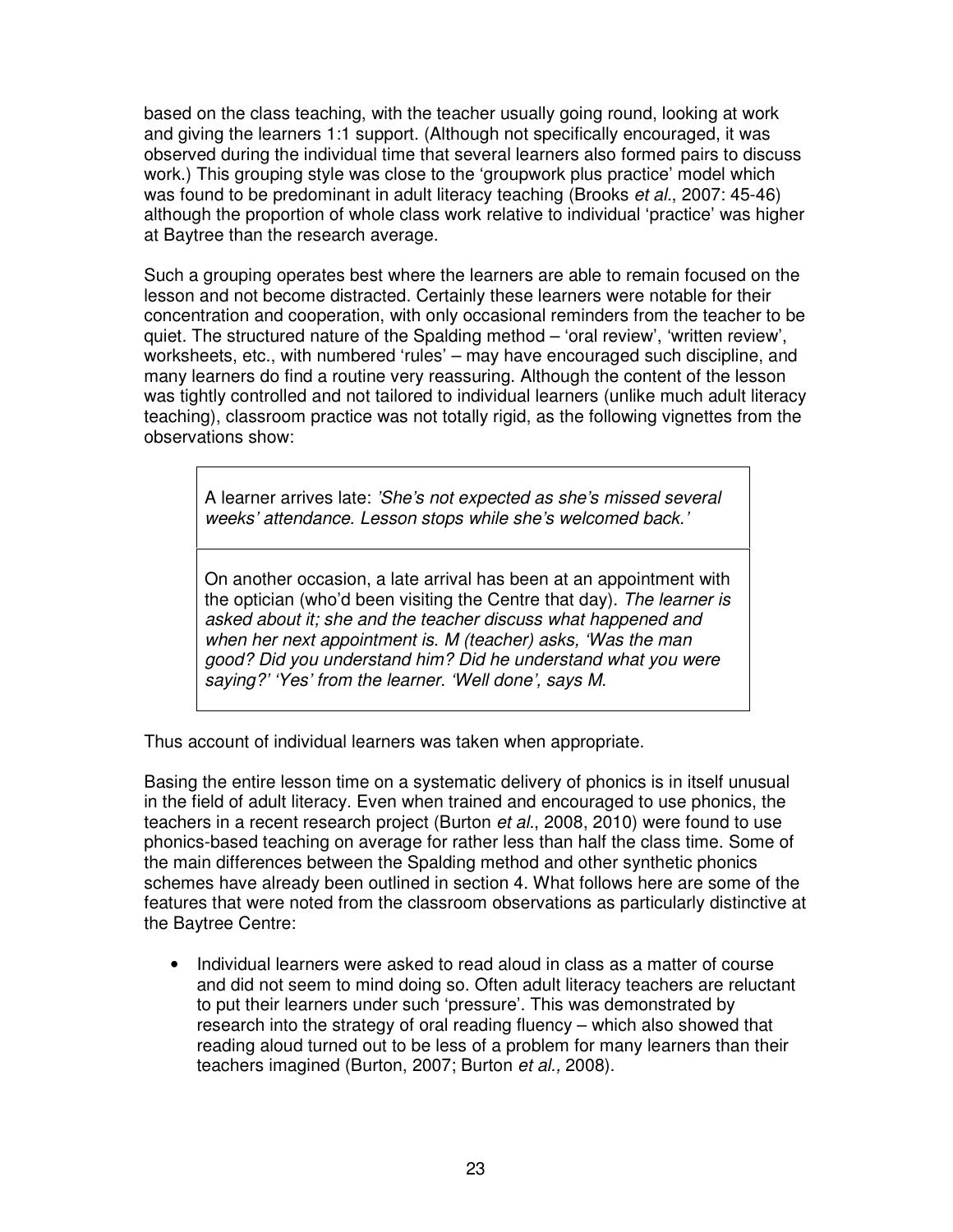- For eliciting responses to questions, e.g. Can you give me a suffix to go on the end of 'ask'?, the teacher employed a mixture of targeting named learners and asking for volunteers. Again, amongst adult literacy teachers there is often a reluctance to put learners 'on the spot' in this way.
- The technique of highlighting individual learners' mistakes in front of the class and using them to reinforce the teaching of particular points was a surprising strategy in the context of adult literacy. It was handled in a way that tried to minimize any negative impact:

During the 'written review' M calls out individual phonemes and the learners write them down with marker pens on plastic wallets [so, M tells me afterwards, that she can see from the front what they're writing]....She calls out /s, z/ to elicit the writing of <s>. One learner writes the letter <c> and M asks her permission to tell the class her mistake. She then rewards her by giving her a 'ticket' [a raffle ticket for which there will be a draw at the end of term].

Similarly, later in that class when M is calling out words for the learners to spell, she calls out 'sleep', with her fingers arranged IIIII (1,1,2,1). One learner writes 'slepe' and M writes this up on the blackboard, after asking the learner's permission. 'You can have a ticket for letting me tell people.'

• In other instances, mistakes are not 'corrected' but 'reformatted', in Spalding terminology:

A learner has her 'free sentences' marked and M suggests changing 'every time' to 'all the time'. M says she's not correcting it but reformatting it – 'it's not wrong, it's more what an English person would say.'

• The essence of the Spalding method is teaching literacy initially through the medium of writing rather than reading. Emphasis is not just on writing but on perfect handwriting, always using lines as guides, with evenly formed letters and clear rules about what is expected:

M frequently asked the learners to check their handwriting, asking, 'Are the lines parallel? Are the tall letters equal?' She wrote up examples of incorrect letter formation, e.g. the  $\langle$ g $\rangle$  in  $\langle$ dog $\rangle$  above the line,  $\langle$ send $\rangle$ as **send**, etc., and asked them to tell her what was wrong.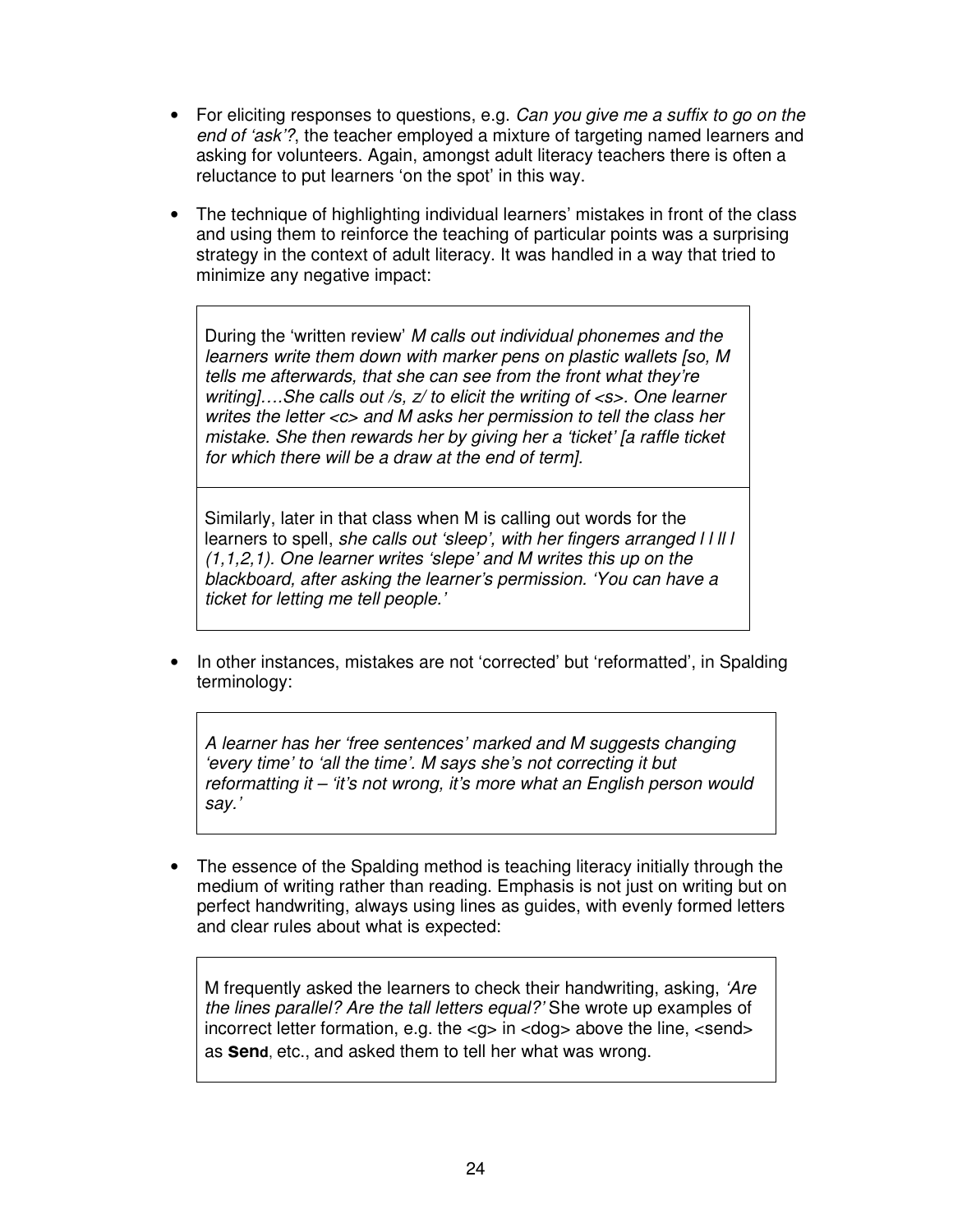• Reading of text does take place in class, but decoding by sounding out is not used, despite the practice of sounding out individual phonograms (graphemes) in the 'oral review'. If a learner gets stuck, the teacher immediately supplies the word, rather than encouraging sounding out. The reason given for this by the teacher is that it wouldn't be appropriate in a comprehension exercise and would interrupt getting the meaning. (This, incidentally, is the same reasoning behind the oral reading fluency technique of supplying any words a learner struggles over so as not to lose 'momentum' (Burton, 2007; Burton et al, 2008).)

Thus, in its classroom implementation as in its theoretical underpinnings and approach, the Spalding Method is unusual; indeed, we know of nothing quite like it. But we do not mean this as a criticism - the quantitative results show that the learners were benefiting, and our observations show that the learners accepted and seemed to enjoy its firm structure and explicit rules. These facets can be summed up by saying that the approach is deliberately didactic and transmissive – but its implementation here was humane and warm.

One factor which we noted as contributing to the orderliness and progression we observed is that the learners were highly biddable: they seemed to expect to be sat down and taught rather than be engaged in more active learning or participatory or group learning activities. The approach may well have been familiar to them from their own experience of education in their home countries, or (for those who had not received any then) what they knew of it from others. We suspect that the Method might not be as acceptable to native-born British adult learners, but have no direct evidence on this point.

What we can say is that, for these learners, it was working, and accepted, and we therefore see no reason for Baytree to change to a different system while that is the case – which of course relies on the Centre having a teacher fully trained to deliver the approach.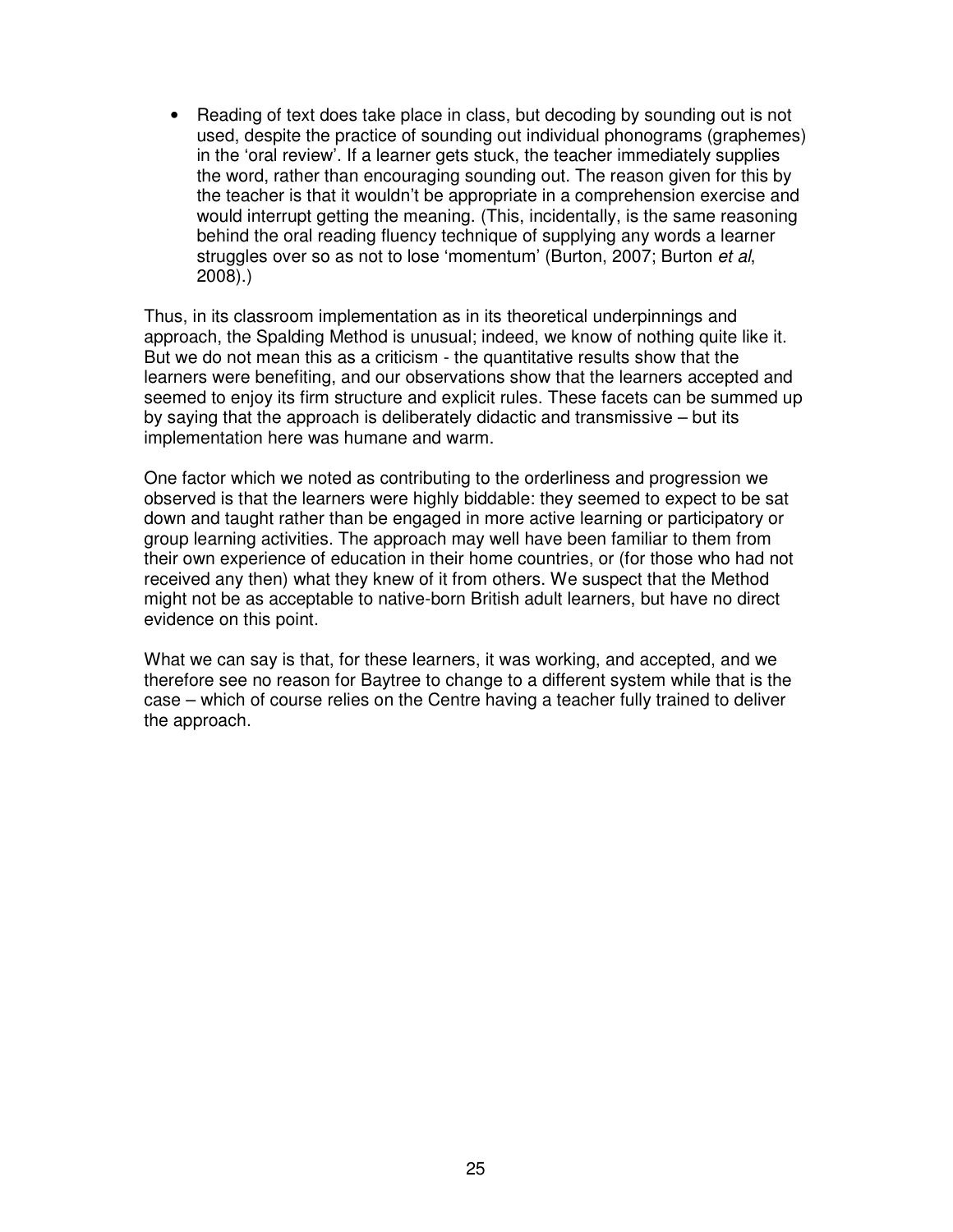#### **8. Conclusions, limitations and recommendations**

#### **8.1 Conclusions**

The major conclusion is that the Spalding Method courses at the Baytree Centre in the academic year 2009/10 achieved their stated aims of enabling the learners who participated to improve their reading, writing and spelling, as measured by the tests used.

These courses also brought about improvements in these learners' self-confidence in themselves as users of English, and the frequency with which they engaged in certain literacy activities. However, their enjoyment of literacy activities in English hardly changed, overall.

The only factor clearly found to be associated with greater progress in reading, writing and spelling and with positive changes in attitudes was greater attendance.

There were also few factors clearly associated with improvement in the learners' attitudes to literacy. However, greater progress in reading was associated with greater self-reported frequency and enjoyment of literacy activities.

Our observations showed that the learners accepted and enjoyed the Spalding Method, including its firm structure, rote learning and didactic approach.

#### **8.2 Limitations**

The sample was already small at the beginning of the courses  $(N=32)$ , and even smaller by the time of the post-tests: the numbers of learners on whom full data for background variables, the literacy tests, and attendance were available both pre and post was 24, and for the attitudes questionnaire it was 20. While these numbers were sufficient to detect some main effects for the retained samples, they did not permit any sub-group analyses (e.g. by age, amount of formal education).

Also, this was a one-group, and therefore not a comparative, study, either in the sense of having a control or comparison group following an alternative programme, or none; or in having used standardised tests, where the standardisation data would have provided an 'implicit' control group. A comparative study could have provided stronger justification for attributing the learners' progress to the courses – in strict logic, we cannot rule out the possibility (however unlikely in practice) that the learners would have made progress anyway.

On both counts it would be desirable to gather more data in order to confirm the validity of the findings reported here.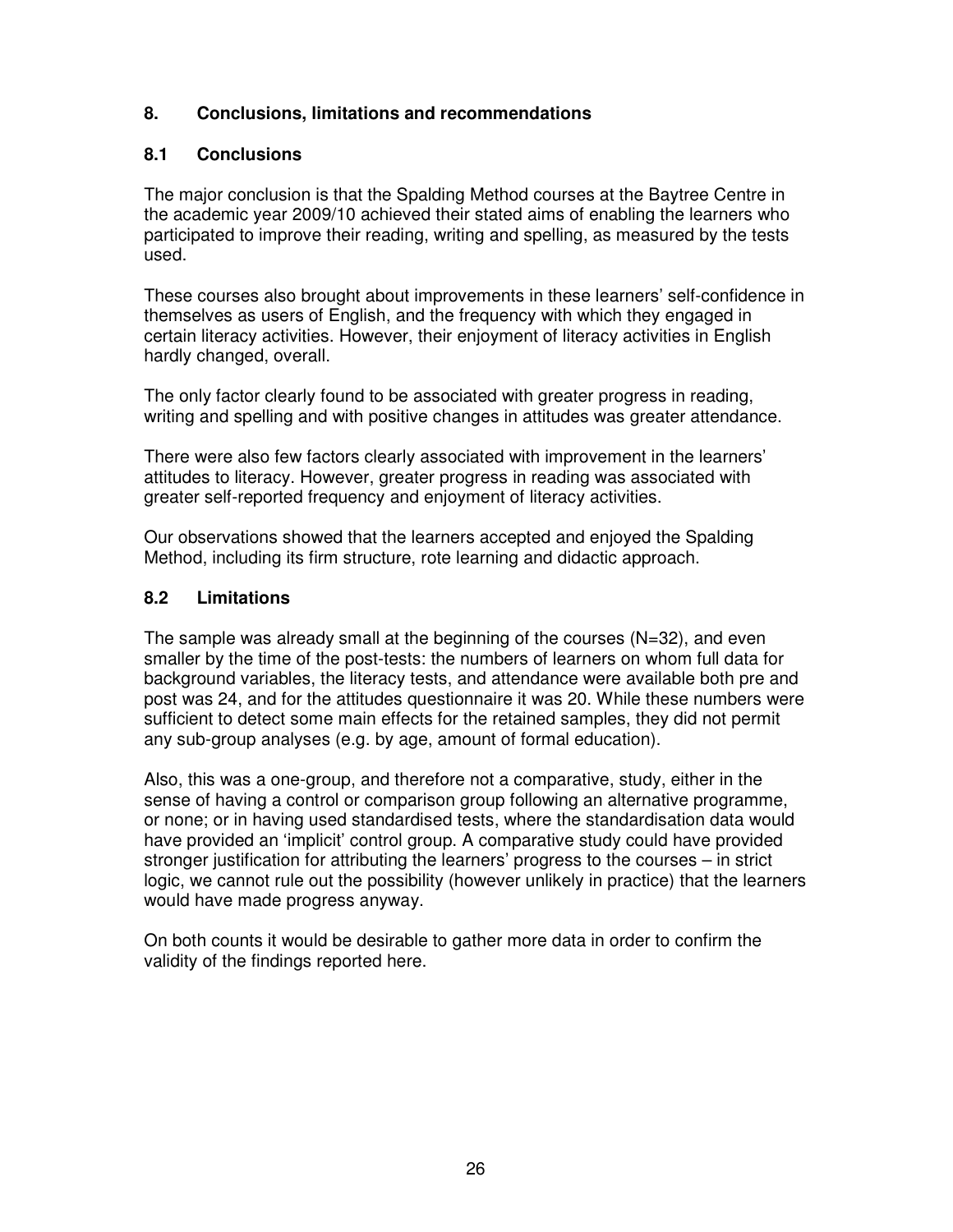#### **8.3 Recommendations**

Our findings about the benefits of greater attendance suggest that the measures the Centre has in place to encourage learners to attend (they are called by their tutor or the Course administrator to find out why they did not attend, and are urged to attend the next class or a meeting to discuss any issues that prevented them from attending the class) are paying off and need to be maintained.

We strongly recommend that the Baytree Centre should continue to monitor the programme, and if possible gather more data to bolster our findings. In this context it would be advisable to investigate using tests which can provide impact measures (see Brooks, 2007: 129-31); these would allow comparisons with national levels of attainment and progress. The two forms of impact measure are (1) effect sizes, which require use of a standardised test with nationally-established tables for converting raw scores to standard scores; (2) Ratio Gains, which estimate average monthly progress and can be calculated from tests yielding reading ages (e.g. the Burt Reading Test, 1974 edition) or spelling ages (e.g. the Schonell test).

However, the findings to date provide no reason for the Centre to stop using the Spalding Method, and we therefore recommend that it should be used for as long as the Centre has a teacher trained to do so and, to ensure continuity and increase the numbers of learners who can be recruited onto the Spalding courses, that the Centre should have others trained to deliver it.

To put this more positively, we firmly recommend that these courses should continue because the Baytree Centre's target group is both under-served and underresearched. And since other ESOL learners would also benefit, we further recommend that the courses be extended to them.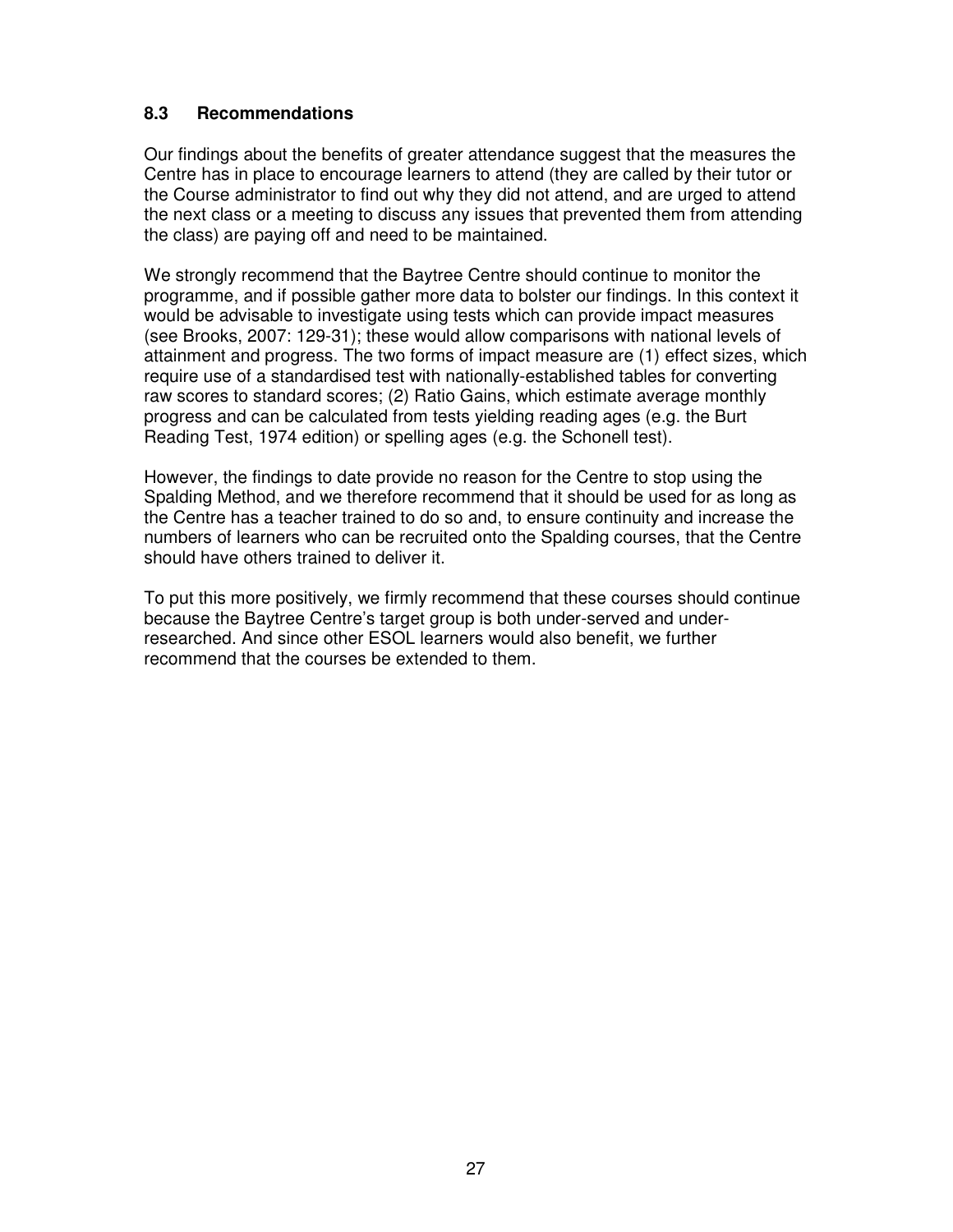#### **References**

Baynham, M., Roberts, C., Cooke M., Simpson, J., Ananiadou, K., Callaghan, J., McGoldrick, J. and Wallace, C. (2007a). Effective Teaching and Learning: ESOL. London: National Research and Development Centre for Adult Literacy and Numeracy. http://www.nrdc.org.uk/publications\_details.asp?ID=89

Baynham, M., Roberts, C., Cooke M., Simpson, J., Ananiadou, K., Callaghan, J., McGoldrick, J. and Wallace, C. (2007b). Effective Teaching and Learning: ESOL. Summary report. London: National Research and Development Centre for Adult Literacy and Numeracy. http://www.nrdc.org.uk/publications\_details.asp?ID=89

Besser, S., Brooks, G., Burton, M., Parisella, M., Spare, Y., Stratford, S. and Wainwright, J. (2004). Adult literacy learners' difficulties in reading: an exploratory study (research report). London: National Research and Development Centre for Adult Literacy and Numeracy. http://www.nrdc.org.uk/publications\_details.asp?ID=14

Brooks, G. (2010). 'Chapter 9: Adult literacy (Age 18 and beyond).' In Kamil, M.L., Pearson, P.D., Moje, E.B. and Afflerbach, P. (eds) Handbook of Reading Research, vol.IV. London and New York: Routledge, pp.177-96.

Brooks, G., Burton, M., Cole, P. and Szczerbiński, M. (2007). Effective Teaching and Learning: Reading. London: National Research and Development Centre for Adult Literacy and Numeracy. http://www.nrdc.org.uk/publications\_details.asp?ID=90

Brooks, G. and Pilling, M. (in press). The impact of Skills for Life on adult literacy, language and numeracy learners. Final report on analysis of new quantitative data. London: National Research and Development Centre for Adult Literacy and Numeracy.

Burton, M. (2007). Oral reading fluency for adults. London: National Research and Development Centre for Adult Literacy and Numeracy. http://www.nrdc.org.uk/publications\_details.asp?ID=109

Burton, M., Davey, J., Lewis, M., Ritchie, L. and Brooks, G. (2008). Improving Reading: phonics and fluency. Practitioner guide. London: National Research and Development Centre for Adult Literacy and Numeracy. http://www.nrdc.org.uk/publications\_details.asp?ID=156#

Burton, M., Davey, J., Lewis, M., Ritchie, L. and Brooks, G. (2010). Progress for Adult Literacy Learners. London: National Research and Development Centre for adult literacy and numeracy. http://www.nrdc.org.uk/publications\_details.asp?ID=175#

Ehri, L.C., Nunes, S.R., Stahl, S.A. and Willows, D.M. (2001). 'Systematic phonics instruction helps students learn to read: evidence from the National Reading Panel's meta-analysis.' Review of Educational Research, **71**, 3, 393-447.

Rhys Warner, J., Vorhaus, J., Appleby, Y., Bathmaker, A-M., Brooks, G., Cole, P., Pilling, M. and Pearce, L. (2008). The Learner Study: the impact of the Skills for Life strategy on adult literacy, language and numeracy learners. Summary report. London: National Research and Development Centre for Adult Literacy and Numeracy. http://www.nrdc.org.uk/publications\_details.asp?ID=158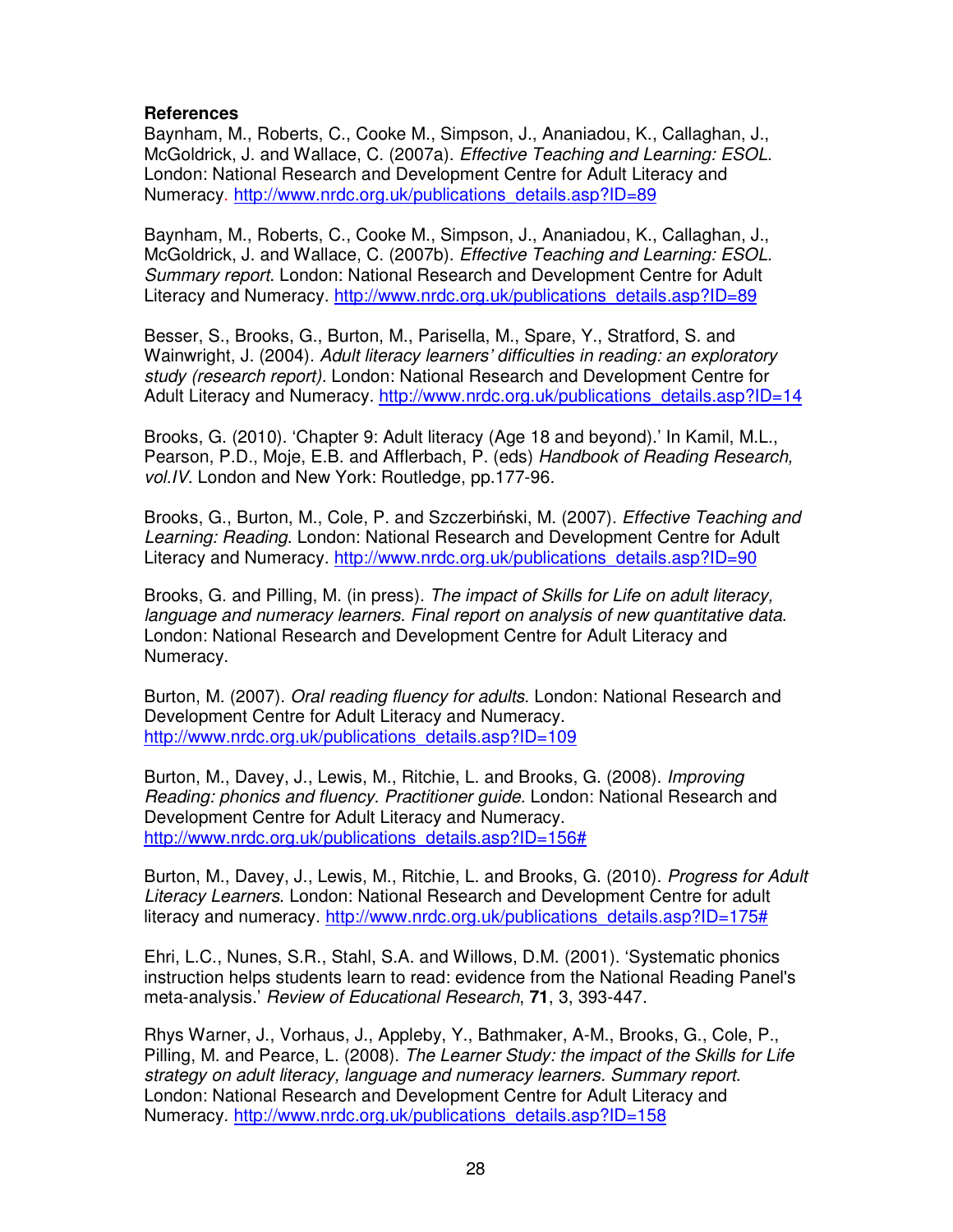Rose, J. (2006). Independent review of the teaching of early reading. Final report. London: Department for Education and Skills.

Spalding, R.M. and North, M.E. (2003). The Writing Road to Reading: the Spalding Method for teaching speech, spelling, writing, and reading,  $5<sup>th</sup>$  revised edition. New York: HarperCollins Publishers Inc. (First published in 1957, with further editions in 1962, 1969, 1986 and 1990.)

Torgerson, C.J., Brooks, G. and Hall, J. (2006). A systematic review of the research literature on the use of phonics in the teaching of reading and spelling. DfES research report 711. London: Department for Education and Skills. www.dfes.gov.uk/research/data/uploadfiles/RR711\_.pdf

Vorhaus, J., Howard, U., Brooks, G., Bathmaker, A-M., and Appleby, Y. (2009). 'The impact of the "Skills for Life" infrastructure on learners: a summary of methods and findings.' In Reder, S. and Bynner, J. (eds) Tracking Adult Literacy and Numeracy Skills: findings from longitudinal research. New York and Abingdon, Oxon.: Routledge, 200-21.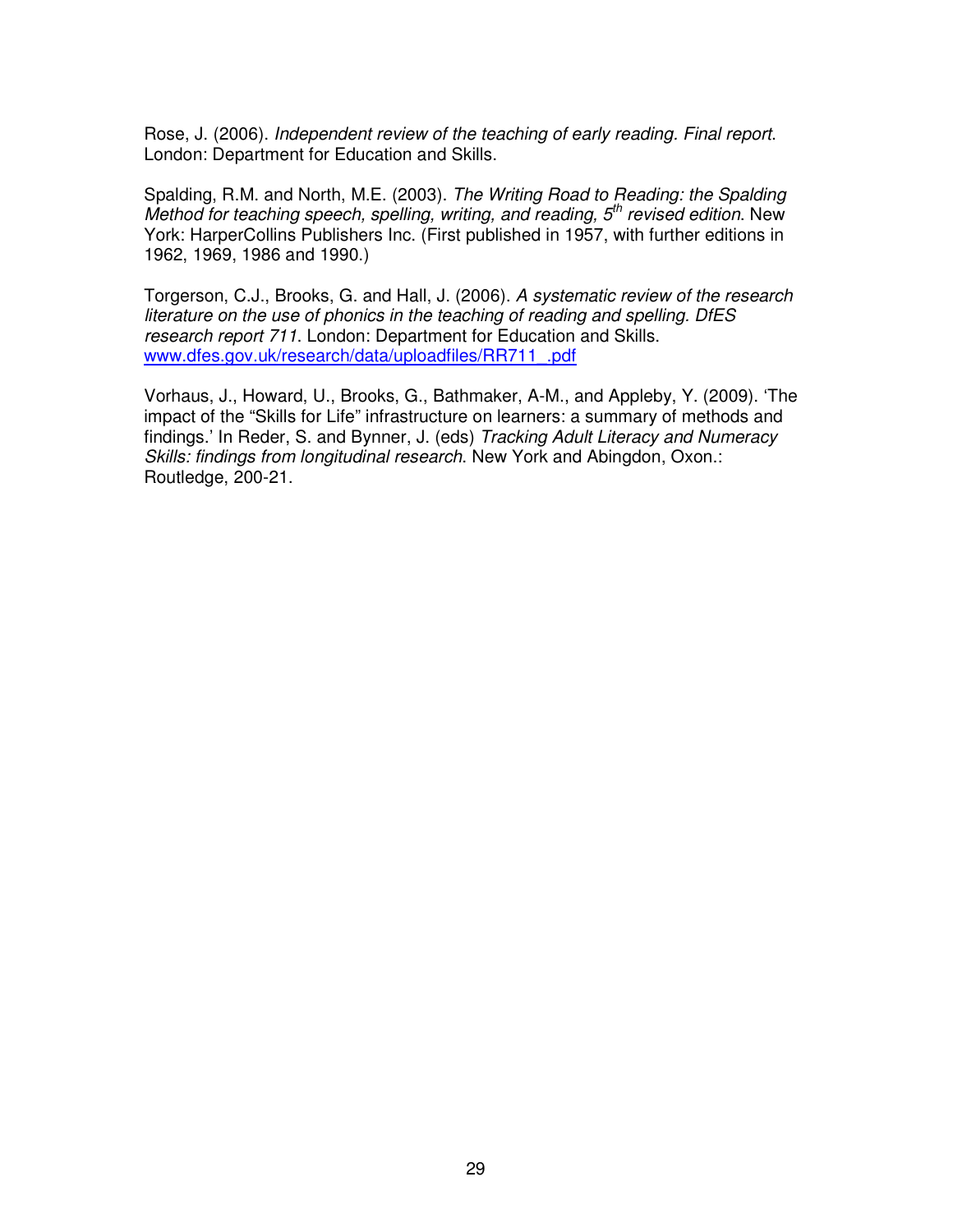#### **EVALUATION OF BAYTREE SPALDING PROGRAMME, 2009-10**

### **Learner Questionnaire (Pre), p.1**

Date .............. Identifier ………………..

Learner's Surname (IN CAPS) ………………………… Learner's Given Name(s) (IN CAPS) ……………………………………………………

Please circle one number in each row

Not at all confident / Not very confident / Quite confident / Very confident

| 'When I think about speaking English, I feel '                |  |   | 4              |
|---------------------------------------------------------------|--|---|----------------|
| 'When I need to use a telephone, I feel '                     |  |   | 4              |
| 'When I think about myself as a learner, I feel '             |  |   | 4              |
| 'When I have to do some reading in English, I feel '          |  |   | 4              |
| 'When I have to do some writing in English, I feel '          |  | 2 | 4              |
| 'When I have to fill in a form in English, I feel '           |  | 2 | $\overline{4}$ |
| 'If I have to read something out loud in English, I feel '    |  |   | 4              |
| 'If I have to read a set of instructions in English, I feel ' |  |   | 4              |
|                                                               |  | 2 | 4              |
| 'When I think about going on another course, I feel '         |  |   | 4              |

### © Greg Brooks and Maxine Burton 2009 **Baytree, Pre Qre**